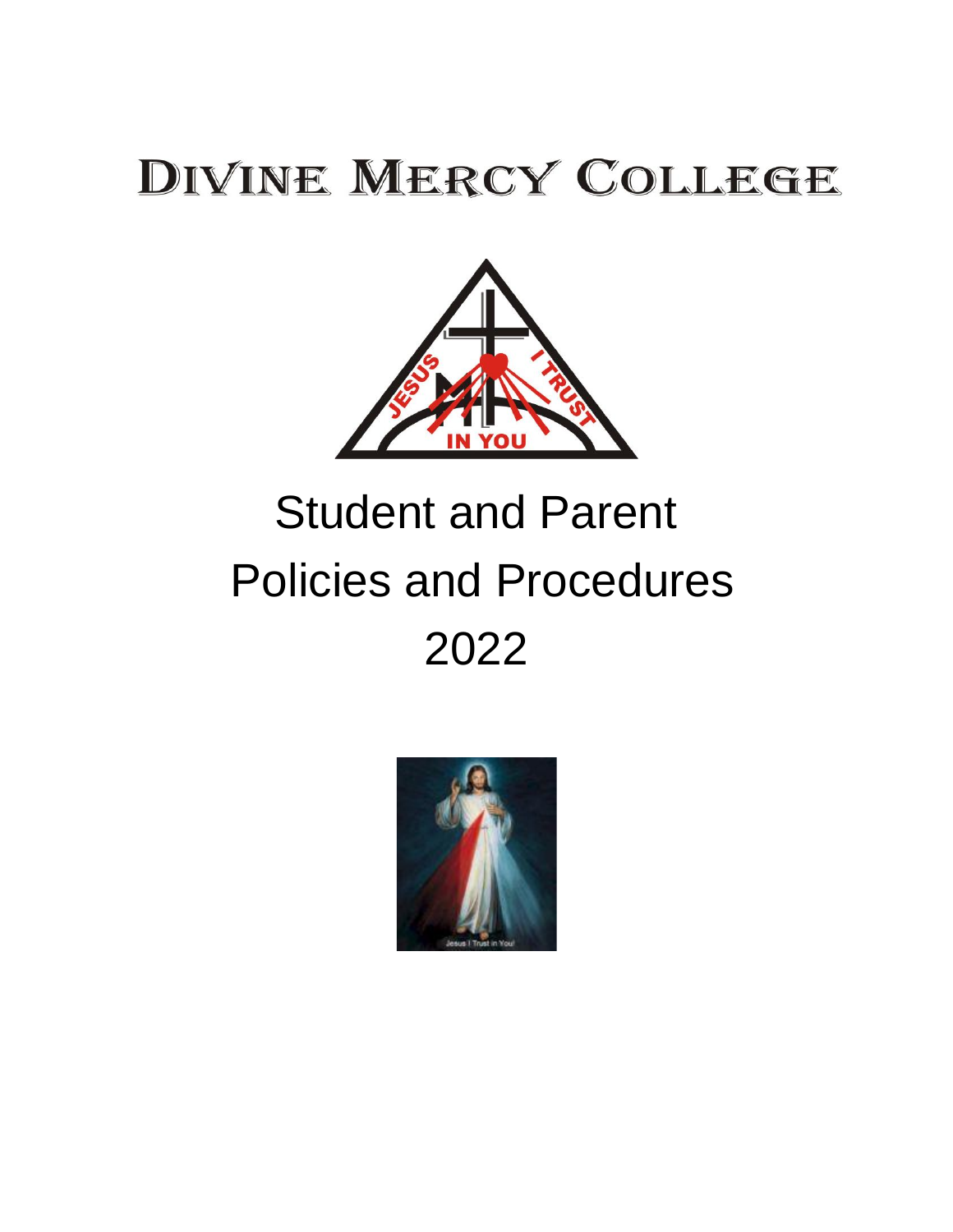### VISION

Divine Mercy College strives to provide a well - balanced curriculum focusing on academic, spiritual, physical and moral values. We are passionate about following our call from God to provide affordable Catholic Education for our community and to build a stronger dynamic Australia through raising academic excellence and opportunity.

Priority is given to systematic and structured education following West Australian Curriculum. At Divine Mercy, we believe every child is a valued member of the school's community and deserves the very best in all areas of human development.

The ambience of our school projects a small Australian community where diversity is celebrated. Our inclusivity is demonstrated through our strong academic programs, significant population of students whom English is an additional language and substantial intensive English support available as well as a multicultural and internationally experienced staff group.

Divine Mercy College is proud to follow and promote our Catholic values and traditions. Christ is the beginning and the end in all of our endeavours. The prime focus of the school is to give all students the best possible opportunities in their further education and to provide a solid moral/spiritual base before they enter the wider community as young adults.

"Divine Mercy College is committed to safeguarding and promoting the safety, welfare and wellbeing of children and young people and expects all staff and volunteers to share this commitment"

### CONTACTING STAFF

Parents are always encouraged to contact the school to discuss their child's progress and development. Please ring or email the school to arrange a time suitable to yourself and staff members.

If there are any issues please follow the following process – Contact the class / subject teacher and make an appointment to discuss the issue, if you are happy with the outcome the issue does not need to go further. If the issue remains unresolved meet with the teacher and year Coordinator. If the issue remains unresolved meet with the teacher, year Coordinator and Principal. For a copy of the Complaints Policy for DMC please refer to our website or contact administration.

Phone: (08) 9417 3267 Email: admin@divinemercycollege.wa.ediu.au Web: [www.dmc.wa.edu.au](http://www.dmc.wa.edu.au/)

**Please ring this number for Student Absentees.** This number can be contacted at any time as it has a message-machine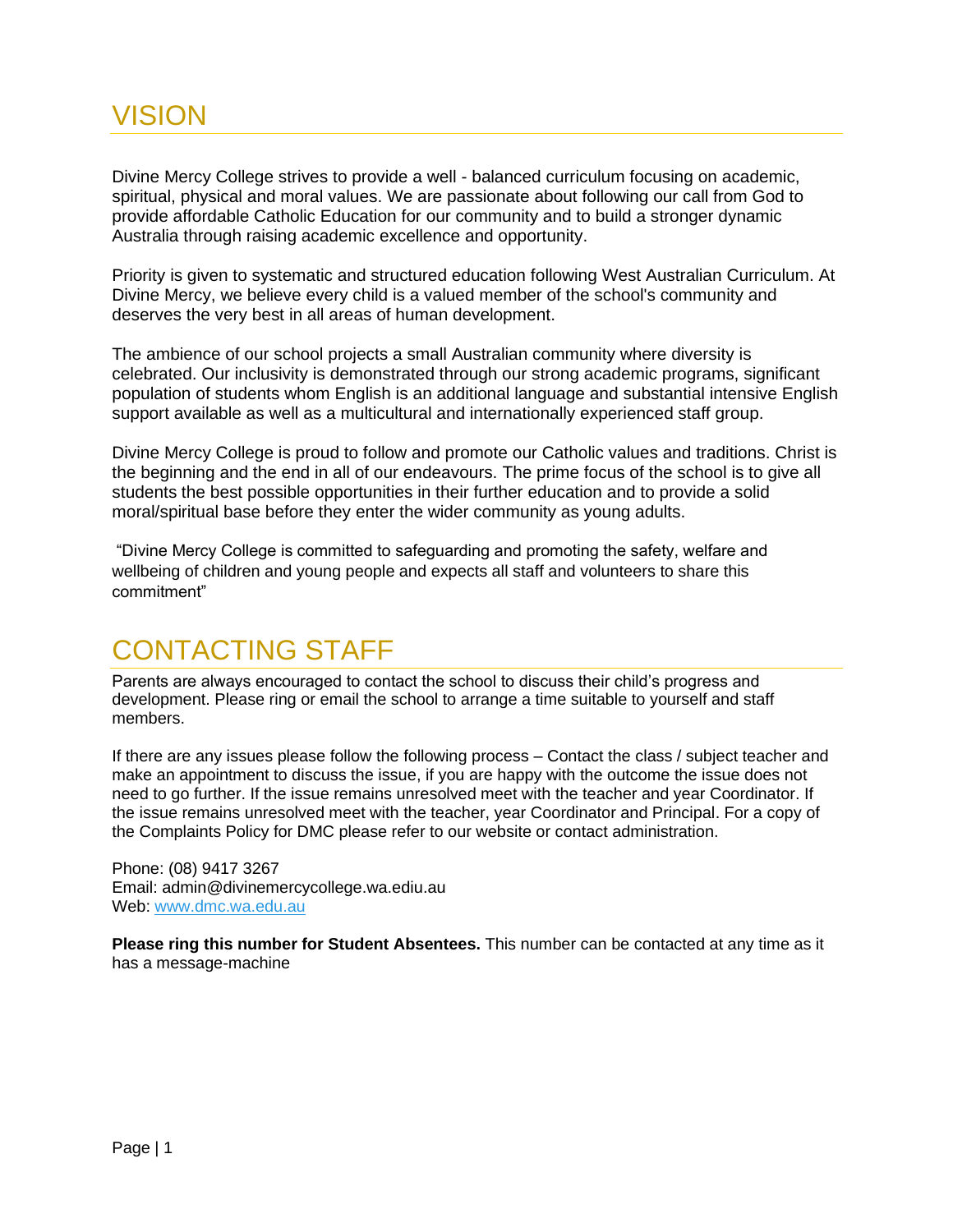## ATTENDANCE & PUNCTUALITY

#### **Daily Routine**

School gates open at 7:30am Primary classrooms open at 8.15am Classes commence at 8:25am (some year 11 & 12 classes may commence earlier) The school day finishes at 2.45pm (although year 11 & 12's may have after school classes) Supervision ending at 3:30pm

The student (or parent in the case of children in the Primary School) must sign the Student Late Entry Register in the front office and take the Late Slip to their classroom. Note that any student who arrives on campus after 8.45am must sign in late.

Please note that there is no formal supervision of the School grounds before 8.00am and after 3.15pm. Furthermore, parents are requested not to drop the children off at the School before 8.00am and to collect them sharply at the end of the day and no later than 3.15pm.

Homeroom teachers will review students' attendance at the end of each term and parents will be notified if their child is at risk.

#### **SIREN TIMES**

| Homeroom / Chapel                    |
|--------------------------------------|
| Period 1<br>8.55am-9.35am            |
| 9.35am-10.15am<br>Period 2           |
| 10.15am-10.55am<br>Period 3          |
| 10.55am-11.15am<br>Recess            |
| 11.15am-12.00pm<br>Period 4          |
| 12.00pm-12.45pm<br>Period 5          |
| 12.45pm-1.15pm<br>Lunch              |
| 1.15pm-2.00pm<br>Period 6            |
| 2.00pm-2.45pm<br>Period <sub>7</sub> |
|                                      |

#### **Student Absence**

Parents/Legal Guardians are requested to to email admin@divinemercycollege.wa.edu.au before 8.30am to notify the College if their child will be absent or late on that day. The message should include the student's name, Connect, date and reason for absence/late arrival. If notification is not received, the parent/legal guardian's nominated mobile phone will be contacted either by SMS, requesting a reason to explain the absence or late arrival.

#### **Student Illness during the School day**

If a child feels ill during school time the teacher will send him or her to Reception for assessment. If necessary the School Receptionist will contact the parents and arrange for the child to be sent home. If a child is injured during school time the same arrangements will apply. The School reserves the right to seek immediate medical treatment for an injured child if the parents cannot be contacted.

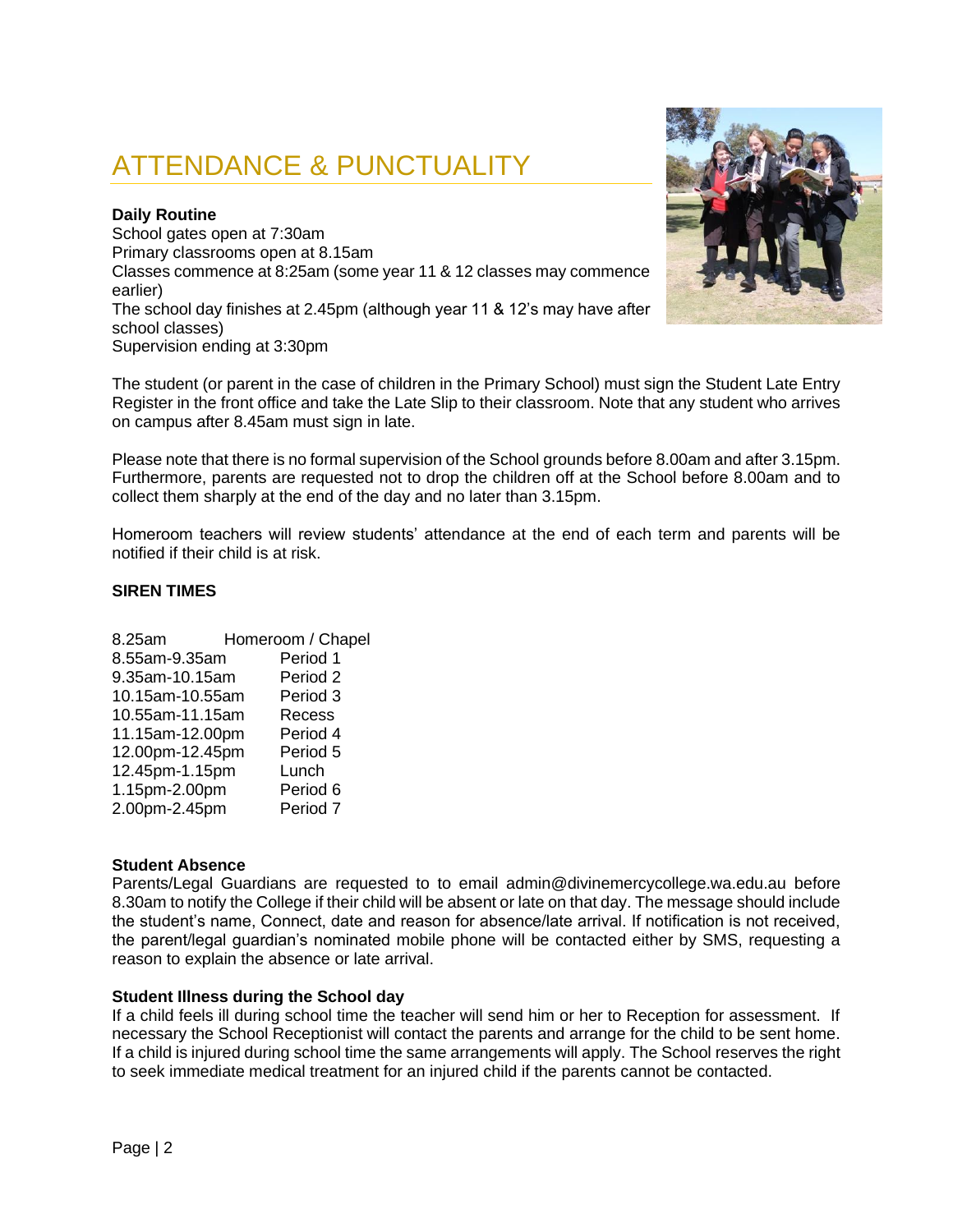#### **Student Absences for holidays during term time**

Holidays/Overseas trips are never a valid reason for missing school, especially assessments or exams. The school does not permit and asks that families make travelling arrangements during holiday periods to avoid any disruption to the learning and homework routines of their children. It is the students' responsibility to catch up on any missed work. Exams will only be rescheduled once medical certificate has been provided.

All parental requests for extended leave for their child/children during the school term for any reason whatsoever must be made in writing to the Principal at least one month (30 days) before the requested leave time.

The Principal has the authority to approve or disapprove the requested leave depending upon circumstance, age of the child and the effect that the leave may have on the child's educational attainment. For example, Year 12 students will not be granted leave for any reason other than genuine illness if the leave is requested during an examination period. The school has final determination as to what is considered a 'valid' reason for absence. Exceptions can only be made in cases of severe illness in which case SCSA will make finial grading decisions.

#### **Students leaving the School grounds during school hours**

Students are not allowed to leave the School premises during the school day unless they have parental permission. If the school believes the reason for the student leaving the grounds is inadequate or is not satisfied that the student will be safe, permission will be refused.

If a parent needs to collect a student during school hours, they will need to be signed out through the Administration Office, with the sign out note going to the homeroom teacher so the register can be altered as needed.

#### **Arriving late to college**

Students arriving late to College must sign in at Administration Office. The lateness must be explained by the student's parent/legal guardian, either via email or a note to be presented upon arrival, signed and dated by the parent/legal guardian. If the student develops a pattern of lateness, they will be a meeting arranged between homeroom teacher, Principal and parents to devise a plan. Excessive lateness could result in a lack of course hours and non-completion.

### BEHAVIOUR MANAGEMENT POLICY

The behaviour of students must be of the highest standard while wearing their uniform at College events and when out in the wider community. When parents/legal guardians enrol their children at Divine Mercy College they sign an agreement that they will support their child in complying with the policies, procedures, rules and expectations of the College, as communicated in meetings, the Student Planner, the Charter of Goodwill, handbooks, eNewsletters and other publications and documents.

When enrolling their child at DMC, parents/legal guardians also agree that the Principal or the Principal's delegate has authority to apply whatever consequences are deemed necessary in relation to the conduct of the student, both inside and outside the College precincts, or to suspend or exclude the student for any cause judged by the College as sufficient.

Where a student has repeatedly misbehaved in class, the homeroom teacher will, after intervention, communicate with the parent to keep them informed of their child's behaviour. Year Coordinators monitor patterns of student behaviour and may request a conference with the student and their parents/ legal guardians to resolve issues relating to poor choice of behaviour.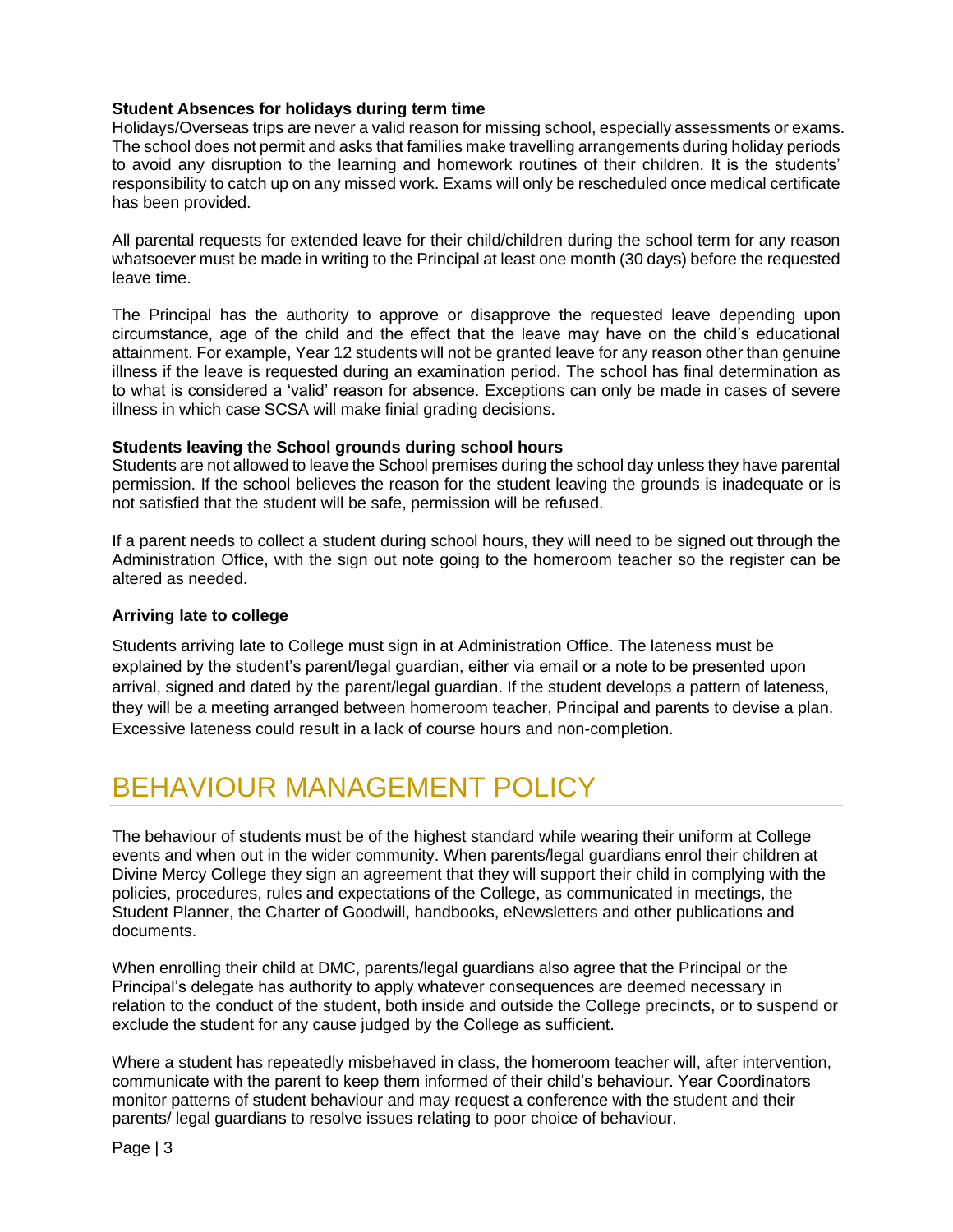Every student has the right to learn and feel safe and every teacher has the right to feel safe in a cooperative school environment.

#### **Code of Conduct**

- 1. Be respectful to the Catholic Religion
- 2. Behave in a safe, sensible manner
- 3. Respect the rights of others
- 4. Treat others as you would like to be treated
- 5. Respect all property and the school environment
- 6. Follow staff directions without question

#### **Principles**

The following principles will guide Divine Mercy College and their staff in the management of all student behaviour:

- Student wellbeing and the prevention of inappropriate behaviour will be enhanced through a focus on early intervention and prevention.
- The use of appropriate curriculum and learning programs will encourage engagement by students.
- Student behaviour is best managed in ways that promote restorative practices and are educative in nature.
- All decisions relating to the management of student behaviour and the implementation of policy are made according to the principles of procedural fairness.
- Teacher's behaviour management processes will acknowledge the duty to take reasonable care for the safety of staff and students.
- Student behaviour must not be viewed in isolation but as part of an interaction between the student, staff and the school community.
- School staff will demonstrate accountability for evidence-based decision making, reporting and referral to appropriate support, and record keeping.

#### **General Rules**

- Be courteous and respectful to staff
- Always dress in correct school uniform see Uniform Dress Code
- No running on the verandah
- No student to be inside a class room without a teacher
- No vandalism
- **Ensure the school grounds are free of rubbish – zero tolerance**
- **No chewing gum on school premises – zero tolerance**
- No eating and drinking in class rooms.
- Absentee note is required to be submitted on first day of child's return to school.
- All students are required to eat their recess & lunch (first ten minutes) in their designated areas.
- Smoking, consumption of alcohol and the use of non-prescription drugs are not permitted and will result in expulsion.
- No student may leave the school grounds during school time without following the early departure procedures
- Parents who keep their children home should notify the school office by telephone before 9am that morning. An absentee note is required upon re attendance.
- Students to arrive at between 8:15 and 8:30 am, except for a purpose which has been approved by the principal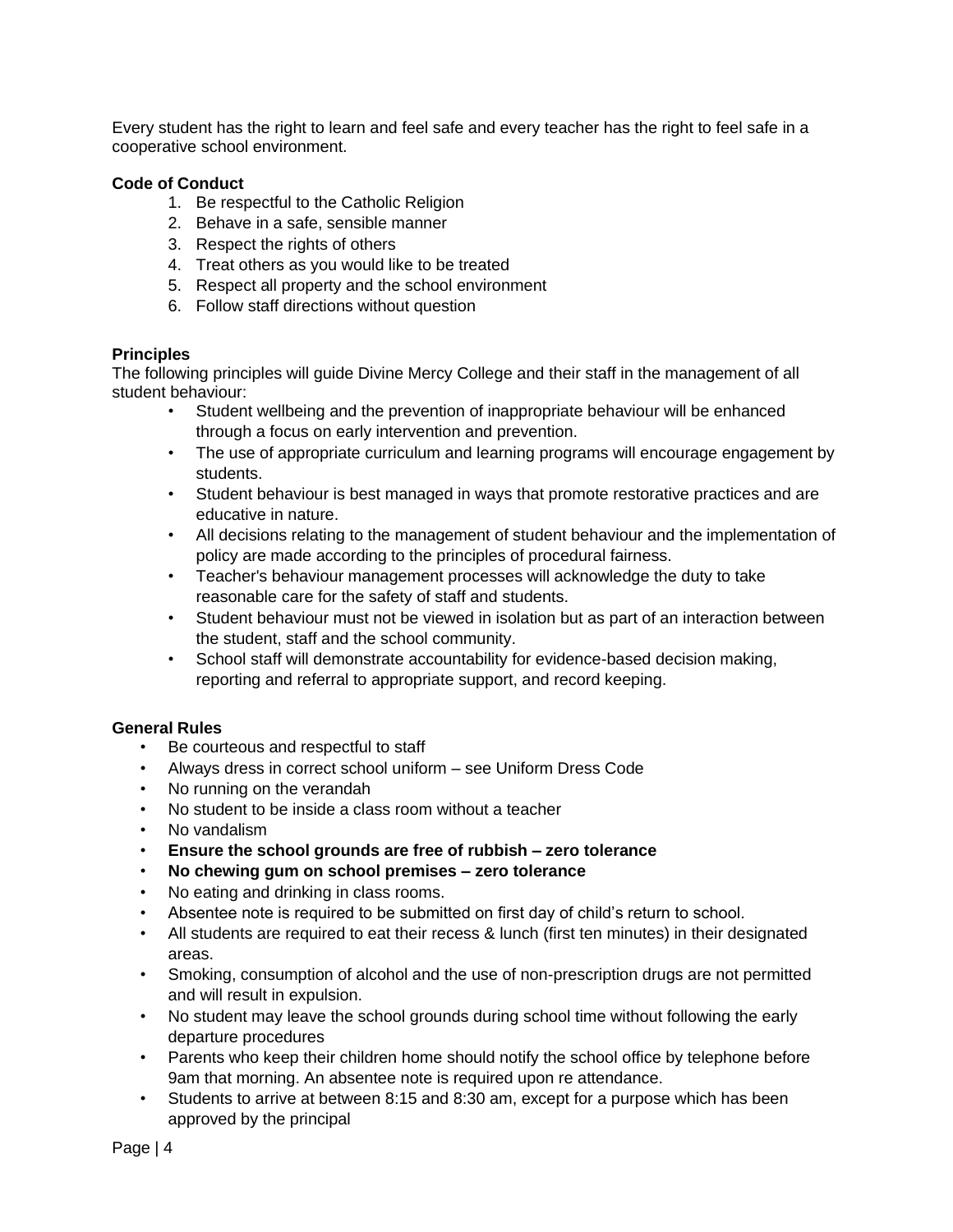- School gates don't open until 8.00am and students are therefore the responsibility
- of the parents until this time
- Staff are on duty until 3.30pm only therefore all parents must have collected their child by this time or have alternative arrangements
- Students to ADHERE to Bullying Policy and ICT Policy

#### **Playground Rules**

- Students only enter a classroom only if a teacher is present in the room
- Students walk on the verandah
- Students walk my bike, scooter, skateboard or rip stick in the school grounds
- Students will not deliberately disrupt other people's games
- Students are not allowed to play on any equipment before or after school
- If students borrow sports equipment only at lunchtime they must return it to either the sports room or their classroom
- Students are to follow the Sun Smart Policy when outdoors
- Students are not to play in the toilet block, throw items at students, fight or be involved in rough play
- Students are not to participate in Bullying of any kind
	- o Verbal: name calling, using put downs, racist or sexist comments, insulting, intimidation etc
	- $\circ$  Psychological: threats and implied threats, emotional blackmail, manipulation, unwanted messages, threats to an individual's reputation and/or safety etc
- Relational: ostracising by excluding or rejecting a individual or group, spreading rumours and untruths, threatening to share personal information

#### **Rewarding Positive Behaviour**

A range of rewards are used within the College to encourage high standards of conduct.

All classroom teachers have their own reward system. In addition to this there are two positive behavior reward programs at DMC.

**Whole School Approach** – when students are behaving well the teacher can reward them with a coloured token. This token is the same colour as their faction, the token is placed in a container and the faction with the most tokens at the end of each term is rewarded as a group. This program is promoting community spirit and working together as a team.

#### **Individual Recognition – Green Cards**

To reward individual behaviour students are given Green Cards when they behaviour exceptionally. Once they have received 10 cards these can be cashed in for a prize.

#### **Poor Behaviour**

When a student's behaviour does not meet the standards expected of them, consequences may include detentions, withdrawal from class, a Student Agreement or other actions which may include suspension or exclusion. Patterns of poor choice of behaviour in Learning Area's will be followed up by the respective Coordinator. Parents/Legal Guardians will be contacted by their child's homeroom teacher for patterns of poor behaviour in class. DMC is a gum free College, those chewing gum will receive the appropriate consequences. If a pattern of poor behaviour occurs in more than one subject, parents/legal guardians will be contacted by their child's homeroom teacher.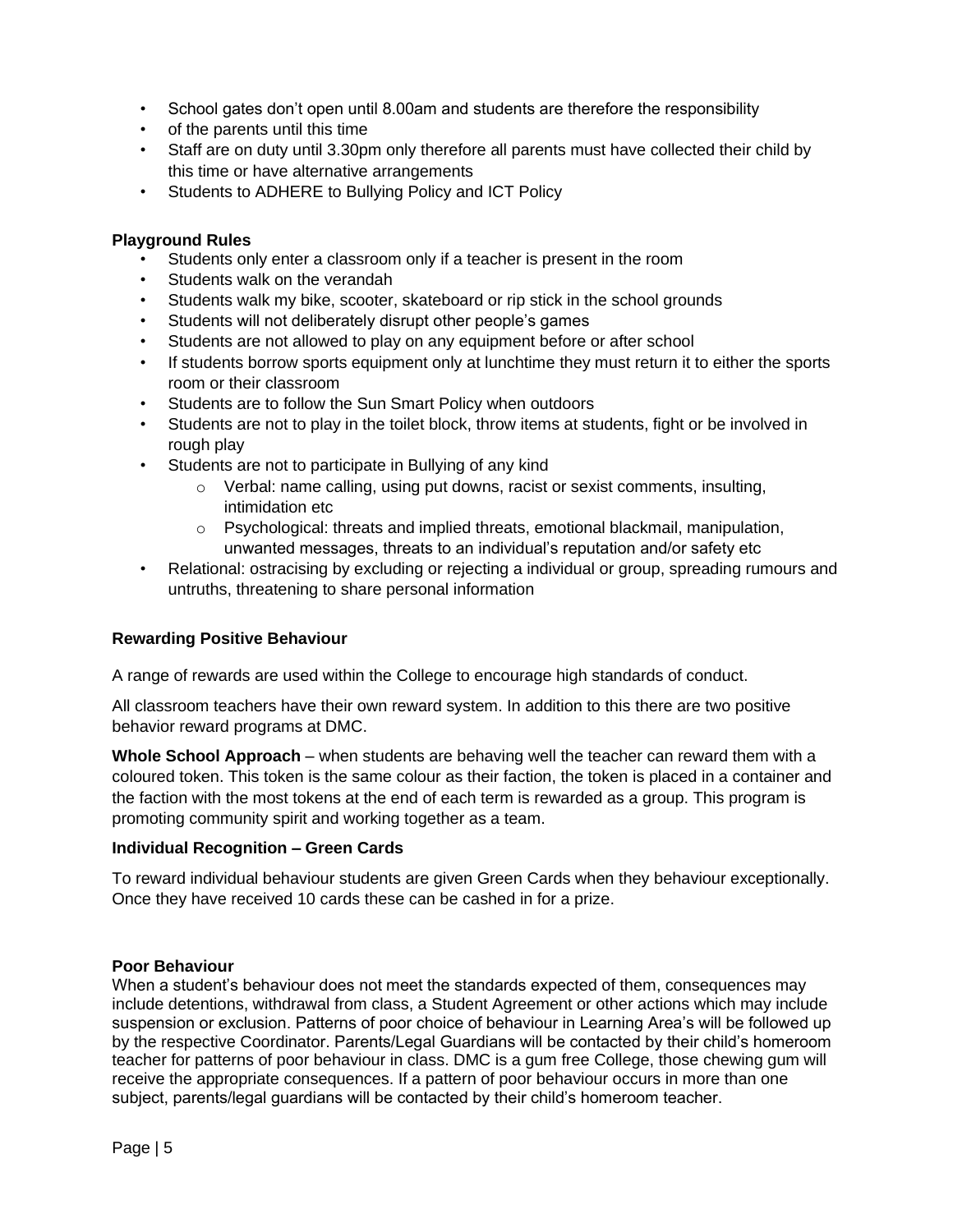#### **Discipline Policy**

Students are required to adhere to the Code of Conduct and General Rules of the School. This is paramount not only in providing an atmosphere of order and peace conducive to a positive learning environment, but in fostering a sense of responsibility and in the provision of a sound pastoral care.

The staff will endeavour at all times to encourage and promote the best behaviour from all students through positive reinforcement and a system of reward points which values achievements in all areas, academic or otherwise.

Failure to adhere to the College's strict code of conduct will result in the implementation of the following process.

#### **Primary School:**

In the Primary School the following steps will apply for minor breaches.

(Serious breaches of conduct will result in consequences commensurate with the breach. In such cases parents will be notified immediately).

- 1. A variety of in-class consequences are enacted at the class / subject teacher's discretion for any minor infringements, these may include rubbish duty, sitting on the bench at recess and / or lunch, removal of privileges, exemption of excursions / incursions
- 2. Should step one be repeated three times or commits a major infringement a Year Form (by the way of Red Card) will be issued with an accompanying punishment these may include rubbish duty, sitting on the bench at recess and / or lunch, removal of privileges, exemption of excursions / incursions and writing lines.
- 3. If a lunchtime detention is missed, a double detention will be incurred. The class teacher (along with specialist teacher if applicable) will contact the parent to inform them of the child's behavior.
- 4. Should a student persist in his/her misconduct a meeting will be arranged with the teacher and Year Coordinator and parents will be notified.
- 5. Serious breaches, which continue despite discussion with parents, may result in the student being suspended.
- 6. In extreme cases expulsion will be considered.

#### **Secondary School:**

In the Secondary School the following steps will apply unless the gravity of the breach requires a more immediate remediation and parent notification.

- 1. A variety of in-class consequences are administered.
- 2. Students receive a Red Card, which is recorded with an accompanying punishment these may include rubbish duty, sitting on the bench at recess and / or lunch, removal of privileges, exemption of excursions / incursions and writing lines.
- 3. If a student receives two Discipline Forms he/she will be issued with an after-school detention. Parents will be notified a week in advance and will be required to acknowledge receipt of the detention letter.
- 4. If two detentions are received within the same term a meeting will be arranged between Discipline Coordinator or Principal, parent and student.
- 5. Failure to demonstrate an adequate improvement will result in further detentions, and/or school suspension depending on the gravity of the breach.
- 6. After receiving the  $3<sup>rd</sup>$  after school detention the principal and staff will consider the future of the student at the College.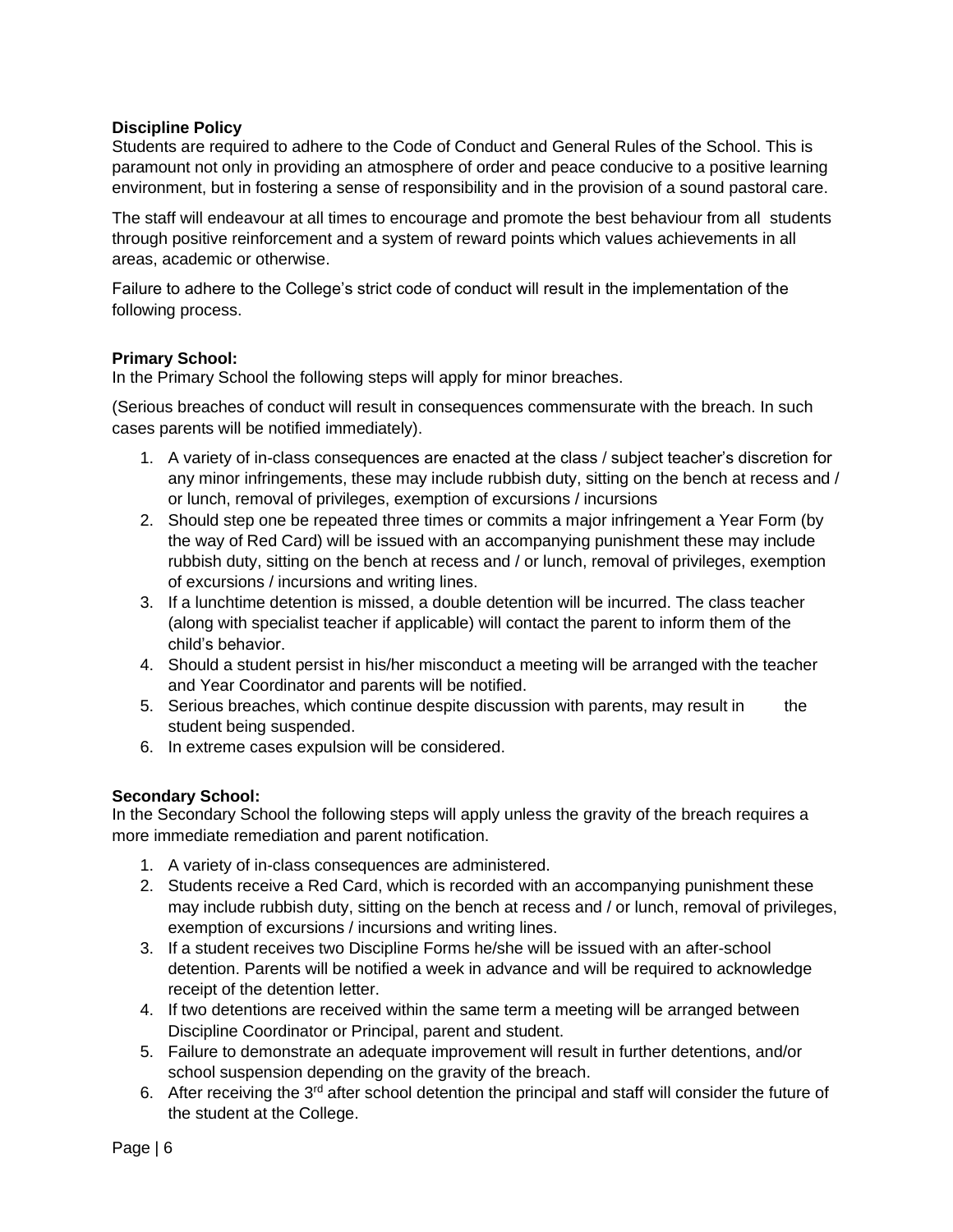7. Suspension / Expulsions will be considered in serious cases, even if it is a first offence.

# BULLYING

Divine Mercy College prohibits bullying, harassment and other forms of peer-to-peer abuse and requires respect for the privacy and human dignity of other students.

Bullying: is a repeated behaviour that may be physical, verbal, written and/or psychological; where there is intent to cause fear, distress or harm to another; that is conducted by a more powerful individual or group; against a less powerful individual or group of individuals who is /are unable to stop this from happening.

#### **Emotional bullying includes:**

- being excluded from group conversations and activities
- making up or spreading rumours to facilitate dislike for someone
- being ignored repeatedly and intentionally
- purposeful misleading or being lied to
- making stories up to get others into trouble
- making rude gestures

#### **Physical bullying:**

- hitting, kicking, pinching, pushing, bumping, shoving, scratching, slapping, biting, punching or tripping someone repeatedly
- unwanted touching
- throwing objects with the intent to injure or annoy

#### **Threatening/Psychological bullying:**

- stalking, threats or implied threats
- dirty looks and aggressive body language
- manipulation pressuring others to do things they don't want to do
- intimidation forcing students to do demeaning or embarrassing acts
- extortion forcing someone to give you money or material items

#### **Verbal bullying:**

- constant teasing in a sarcastic and offensive manner
- name-calling and offensive nicknames
- swearing to unsettle or upset others
- verbal threats
- spreading rumours
- verbal harassment or vilification on the grounds of (but not limited to) race, gender, disability, religion with intent to cause distress

#### **Property Abuse:**

- Stealing money repeatedly
- Interfering with someone's belongings
- Damaging other personal items
- Repeatedly hiding someone's possessions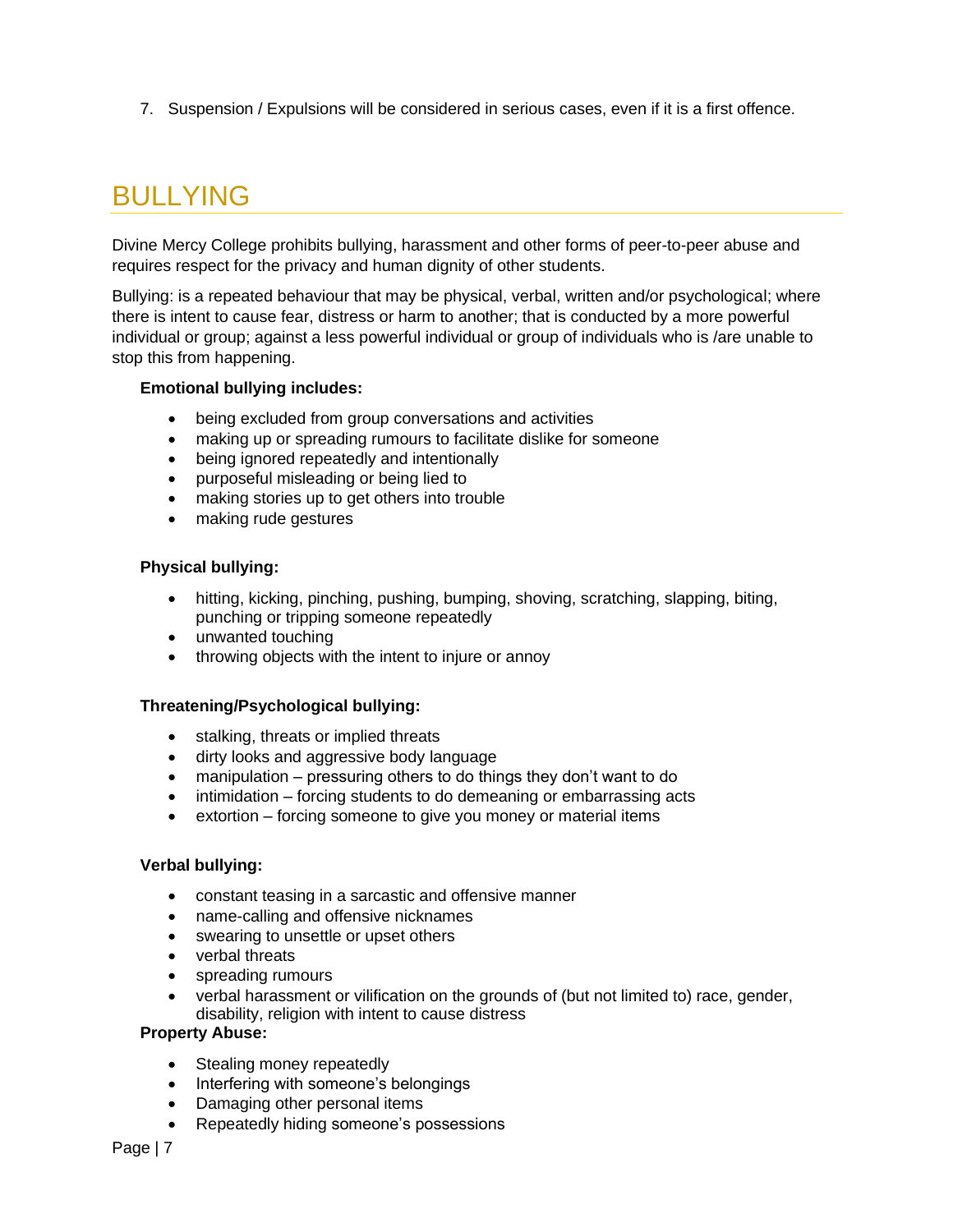#### **Cyber/ ICT bullying :**

- Texting derogatory messages or images on mobile phones
- Sending threatening emails or messages on social media
- Forwarding a confidential email on to several other people
- Ganging up on one student and bombarding him/her with emails
- Setting up a derogatory web site dedicated to a targeted student and inviting others to comment
- Participants in a chat room saying derogatory comments about or excluding someone.
- Spreading rumours on social media

Conflict or fights between equals and single incidents are not defined as bullying. Bullying behaviour is not:

- children not getting along well
- a situation of mutual conflict
- single episodes of nastiness or random acts of aggression, teasing, intimidation or fighting

These types of behaviour will be dealt with according to our Behaviour Management Plan.

#### **Responsibility of parents/ legal guardians**

If your child discloses that they have been mistreated, or that another child is being mistreated, it is important that you contact your child's homeroom teacher regarding the situation as soon as possible. The homeroom teacher with assisting with the Year Coordinator will discuss a planned response with you and your child before taking any action.

It is not advisable for a parent/legal guardian to contact the parents/legal guardians of other students, as this often results in extending the conflict to a family level. Additional information on how to help your child if they have been bullied can be located at: www.cybersmart.gov.au [www.parentingideas.com.au](http://www.parentingideas.com.au/)

#### **Parent Interviews**

Behavioural issues can be managed more effectively when students, staff and parents/legal guardians work together towards a positive resolution. Parents/Legal Guardians may be asked to attend a meeting in order to help develop strategies for improvement in their child's behaviour. Parent/Legal Guardian interviews are a key part of our early intervention approach. It is preferable that whenever possible, both parents/legal guardians and the student attend the meeting.

#### **Off Campus incidents**

If the harmony between students is affected by off campus incidents, such as disputes between students, online harassment, physical altercations, inappropriate use of social networking, mobile phones, SMS etc, the College reserves the right to take steps necessary to restore harmony and goodwill. Should the learning environment, goodwill and harmony between students continue to be disrupted, despite intervention from College staff, or student(s) enrolment privileges may be withdrawn.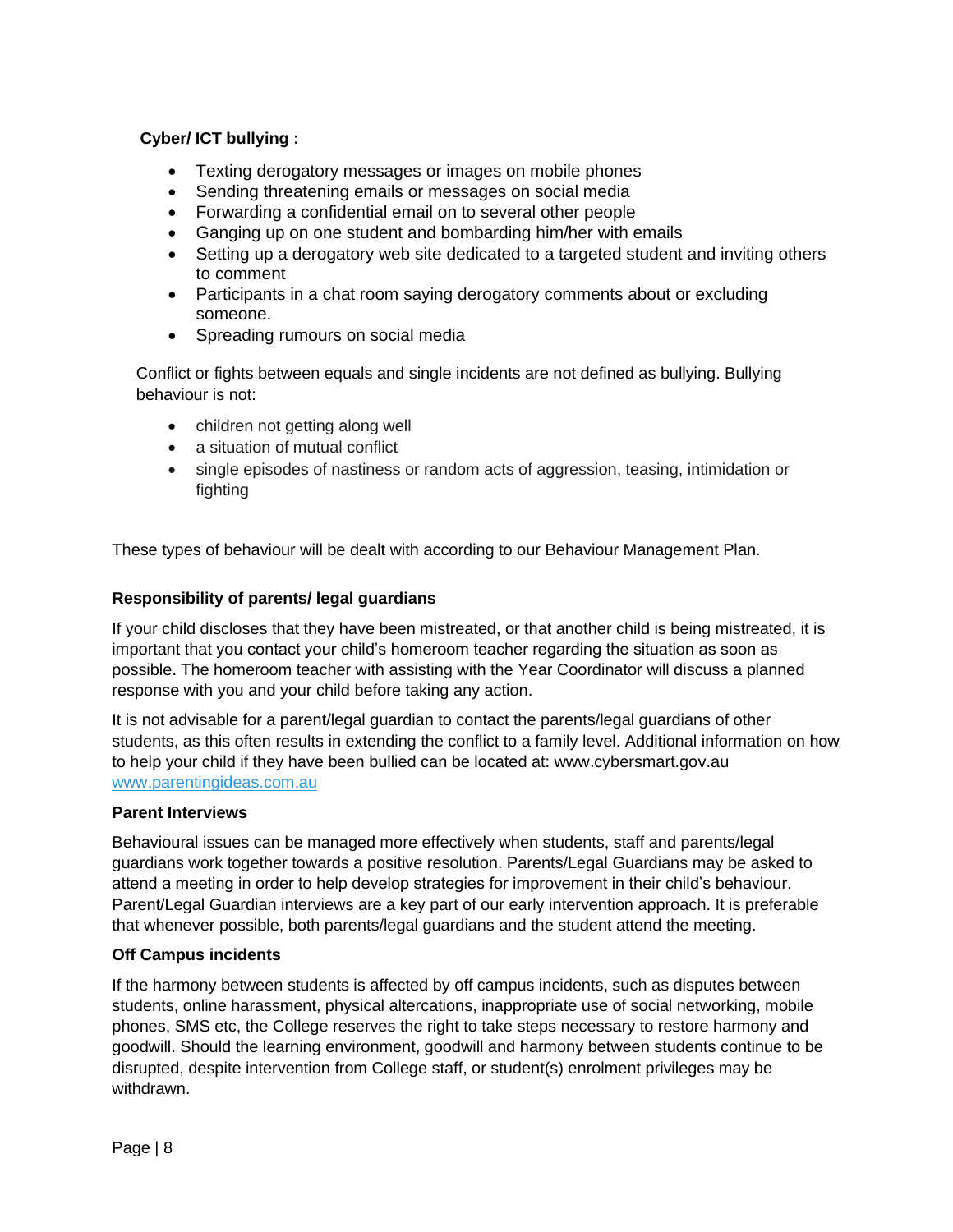#### **Physical contact**

Physical disputes will not be tolerated and any form of assault on any member of the College community, or inciting an assault on any member of the College community, may result in serious disciplinary action being taken. This may include conditional enrolment or the termination of a student's enrolment.

#### **Confidentiality**

The College cannot provide personal information about other students due to privacy laws, therefore, parents are expected to focus on supporting their own child. The College is also unable to provide specific information about disciplinary measures, as each incident is independently assessed on a case-by-case basis taking the individual students into consideration.

College staff will deal with the student who is bullying, which will include meeting and discussing the issue with that student's parents/legal guardians and implementing consequences.

College staff are able to tell you generally the range of behaviour management strategies and discipline measures that may be applied. They will also tell you how your child appears to be responding at College.

### Graffiti, Vandalism and Theft

Any theft of property and any form of deliberate vandalism to College property, or the property of others, will be treated seriously and may lead to withdrawal of enrolment, even for a first offence. If a student accidentally damages College property or another person's property, they should report it immediately to a member of staff.

The College may seek restitution from students and/or parents/legal guardians in cases where the student's deliberate or mischievous actions result in loss or damage to College property, or that of a third party.

### Illicit Substances

Students may not bring alcohol, cigarettes or other drugs, or associated implements, onto the College site. They may not have possession of them at any College function, while representing the College, or while in College uniform, nor be involved in any situation in which these items are present.

All violations by students on or off campus will be treated seriously and may lead to withdrawal of enrolment, even for a first offence.

### Personal Belongings

Students should respect their own belongings and the property of others. Students may be asked to replace items such as bags, books, uniform items and the Student Planner if they have been mistreated, outgrown or have graffiti on them.

All belongings, including books and clothing, should be clearly labelled with the student's name. This increases the likelihood of the recovery of lost property.

Money and other valuables, including mobile phones, should not be left unattended in school bags, classrooms or change rooms.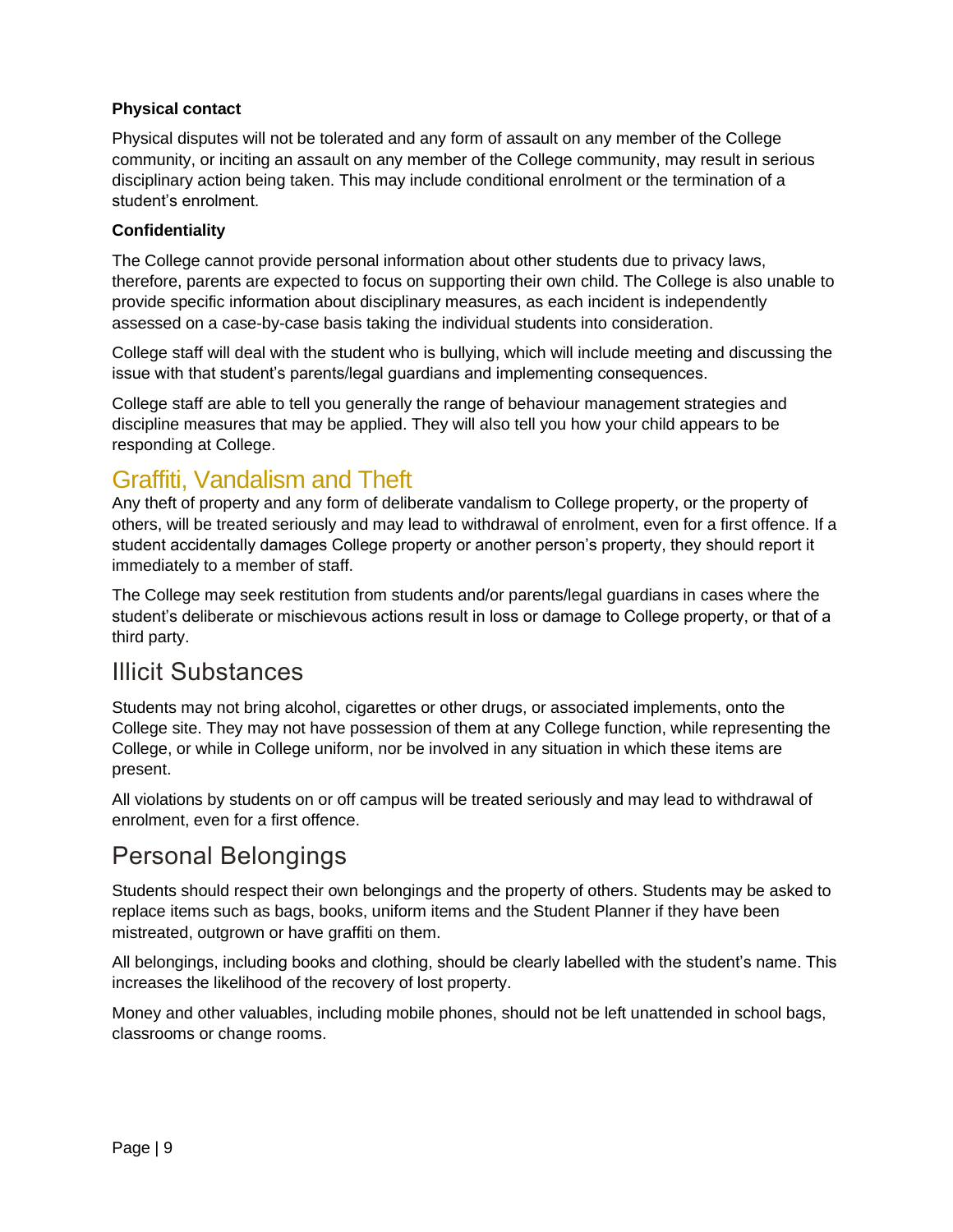The school does not accept any liability for damage or loss of any personal device or loss of data stored on the personal device while the personal device is at school or during a school-related activity, absolutely, in negligence or otherwise. The school does not accept any responsibility for any personal belongings of any description being lost, missing or damaged.

#### Suspension and exclusion from School

When a student receive an off campus suspension for inappropriate behaviour, students will be placed into the care of parent/ legal guardian. During a period of suspension, students will forfeit all College rights, including attendance at College functions. Student will be expected to complete all assessmetns missed whilst on suspension.

After two suspensions, a student's enrolment may be withdrawn for inappropriate, negative or oppositional attitude and conduct on the part of a parent/ legal guardian or the students. For extremely misbehavioural, School has a right to withdrawn student's enrolment immediately.

### SmartRider Card

A new card will be issued to all students at the beginning of Year 7 and Year 12 or order by request from Kindy to Year 6.

When a card becomes damaged, lost, or the photograph on it is dated, then a replacement card will be required. The cost of replacing a card is \$10, which is payable at the Admin Office. Generally, replacement cards will take around five days to arrive at the admin office for issuing.

### ICT AND MOBILE PHONES

1. Students understand that the use of Divine Mercy College ICT is done in the accordance of school policy and will be supervised at all times.

2. The acceptable and unacceptable use by students of the ICT are listed below.

2.1 Acceptable use includes:

- follow instructions
- accessing only the information the teacher has agreed to
- seeking the teacher's permission before sending an email
- research use for an assignment or task
- show respect of others
- informing the teacher if you are concerned about any content
- handling all equipment with care

#### 2.2 Unacceptable use includes:

- •
- don't share any password information
- don't share any private information via email or internet
- using ICT without permission or without supervision by a teacher
- visiting any site that has not been approved by the teacher
- using the Internet to access offensive or inappropriate information
- interfering with emails or files belonging to others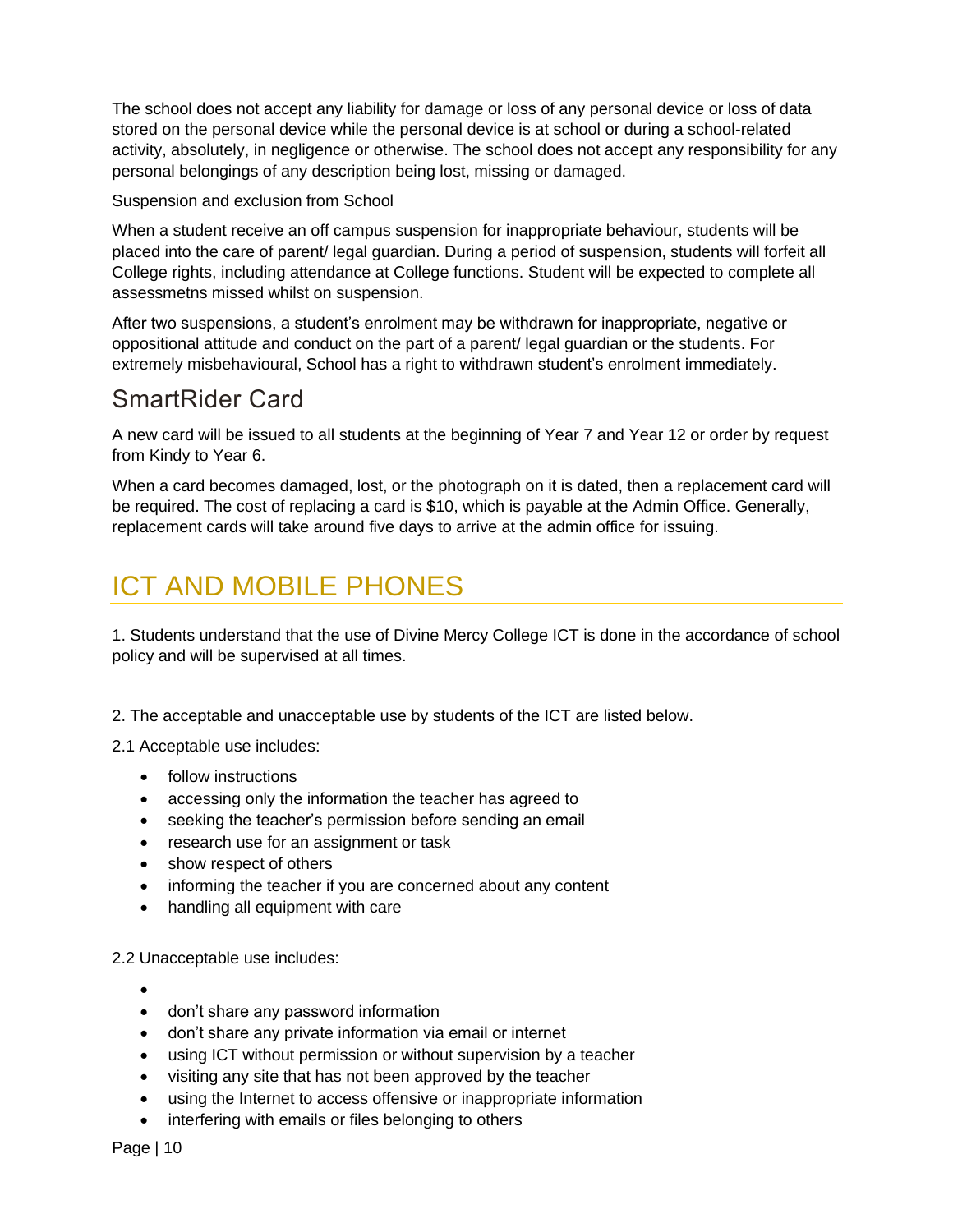- downloading anything without the teacher's permission
- sending a personal photograph without the written permission of a parent
- sending anything without the teacher's permission
- sending or receiving a message which has a false name or has used another's name without permission
- sending an email to bully, frighten, annoy or upset a person.
- Cyber bulling please refer to the Bullying Policy
- should not change any settings on any school computer or laptop devices

#### **Consequences of Misuse**

The use of inappropriate use of the internet or any equipment will result in a temporary or permanent cancellation of use.

Additional disciplinary action will be at the discretion of the Principal or their delegate.

#### **Mobile Phones at School – High School**

Students who bring their mobile phones or similar to school (iPad, iPod) must hand these into the collection box during homeroom. If the student is late to school then they must hand their phone in when reporting to the office on arrival (inclusive of year 11 & 12 students). All students handing phones into the phone box will be required to sign their phones in and out APPENDIX 5. These forms are to be kept in the phone box.

This box will be stored safely in school administration until the end of the day, where it is collected by two students and handed out during the last two minutes of class by the class teacher.

In addition, mobile phones are NOT to be in use on school grounds and must be turned off at all times when on school grounds.

Any student who is found with a phone during the course of the school day will have to adhere to the following consequences, with all incidences reported to the Discipline Coordinator for that year group to keep record:

| <b>Incident</b>          | <b>Consequence</b>                                                                                                                                                                                                                          |
|--------------------------|---------------------------------------------------------------------------------------------------------------------------------------------------------------------------------------------------------------------------------------------|
| 1 <sup>st</sup> Incident | Phone confiscated until the end of the day in school administration office                                                                                                                                                                  |
| 2 <sup>nd</sup> Incident | Phone confiscated until the end of the day in school administration office                                                                                                                                                                  |
| 3 <sup>rd</sup> Incident | Parents contacted and the parent must collect the phone from administration office<br>All phones will be kept in the Administration Office in the safe<br>The phone must be signed in and out using the Sign in / out sheet<br>(APPENDIX 4) |
| 4 <sup>th</sup> Incident | If behavior is continued the student will be suspended for sever insolence<br>$\bullet$<br>towards the policy                                                                                                                               |

• Primary school – teachers store phones in lockable cupboards in the classroom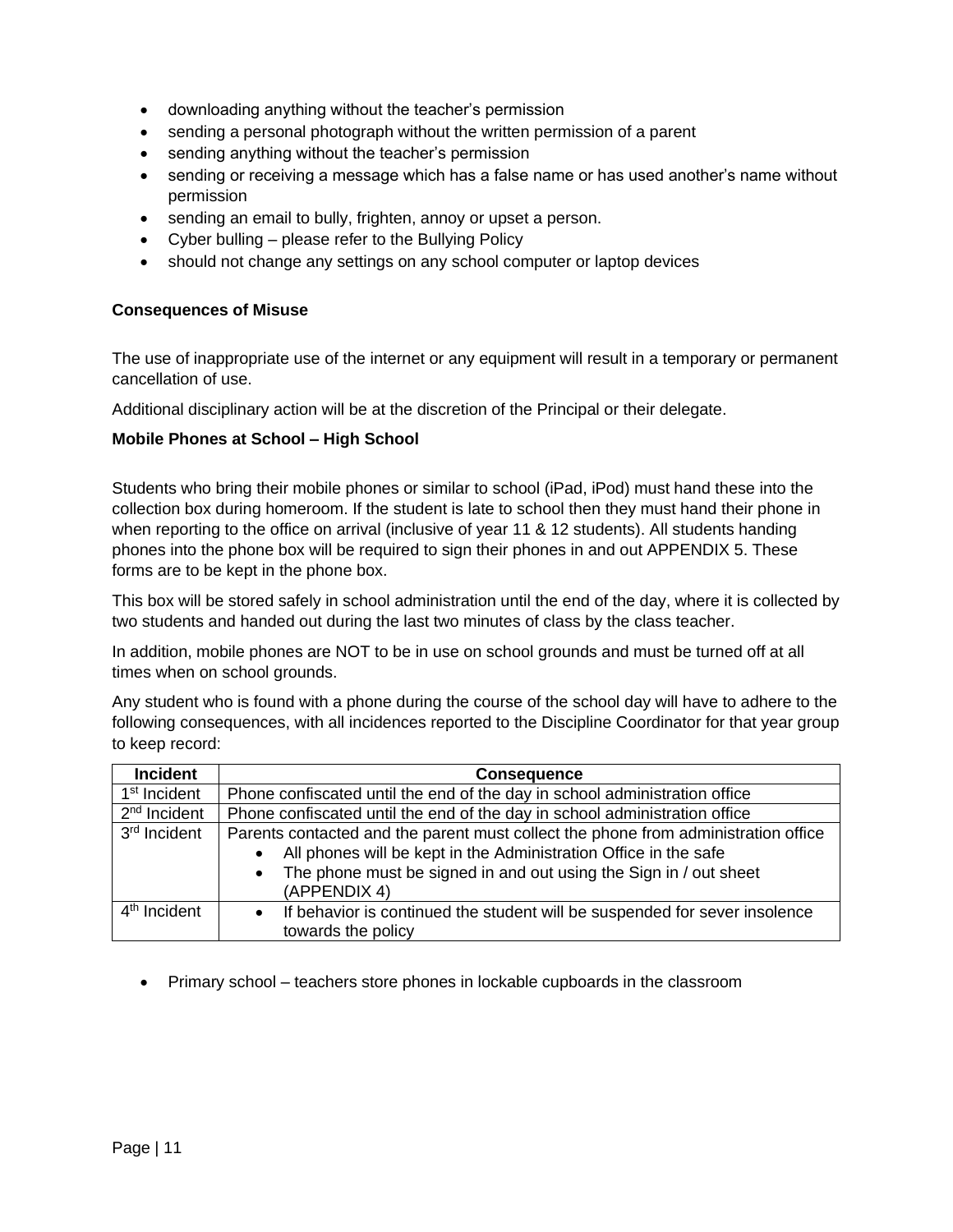#### **Students are also to be aware that:**

- 1 All communication and information accessible via the network should be assumed to be private property.
- 2 Computer problems including security problems must be brought immediately to the attention of the attending teacher. The problem must not be demonstrated to anyone else.
- 3 Students may only use those Internet services to which they have been given legitimate access.
- 4 Chat and social medic access is not provided. Students may access Hotmail and other similar e-mail programs nor should these sites be accessed at school in any way.
- 5 From time to time, student work may be selected to be published on the Internet.
- 6 Any form of sexting (nude or sexy pictures of videos) is not permitted and is illegal. If an incident is to occur at school then it will be referred to the police for investigation.
- 7 If any incident of sexting is to occur between students at DMC and is bought to the attention of the school then the students involved may be suspended or expelled.

## UNIFORM POLICY

Summer uniform is worn in Term 1 and Term 4; Winter uniform is worn in Term 2 and Term 3.

#### **Girls Uniform**

*Girls Summer uniform*

- Black Skirt
- Short sleeve white blouse with school crest
- White school socks with red and black stripe.
- Black-lace up or Velcro school shoes
- Red Dress (year Pre Primary to year 3)

#### *Girls Winter uniform*

- Black Skirt
- Short sleeve white blouse with school crest
- Black-lace up or Velcro school shoes
- Black tights / White school socks with red and black stripe
- Black scarf (optional)
- Red school knitted jumper
- Blazer (Year 7 to12 only)
- $\bullet$  Tie all years

#### **Boys Uniform**

#### *Summer uniform additions*

- Short sleeve white shirt with school crest
- Grey shorts
- Grey school socks with red and black stripe
- Black-lace up or Velcro school shoes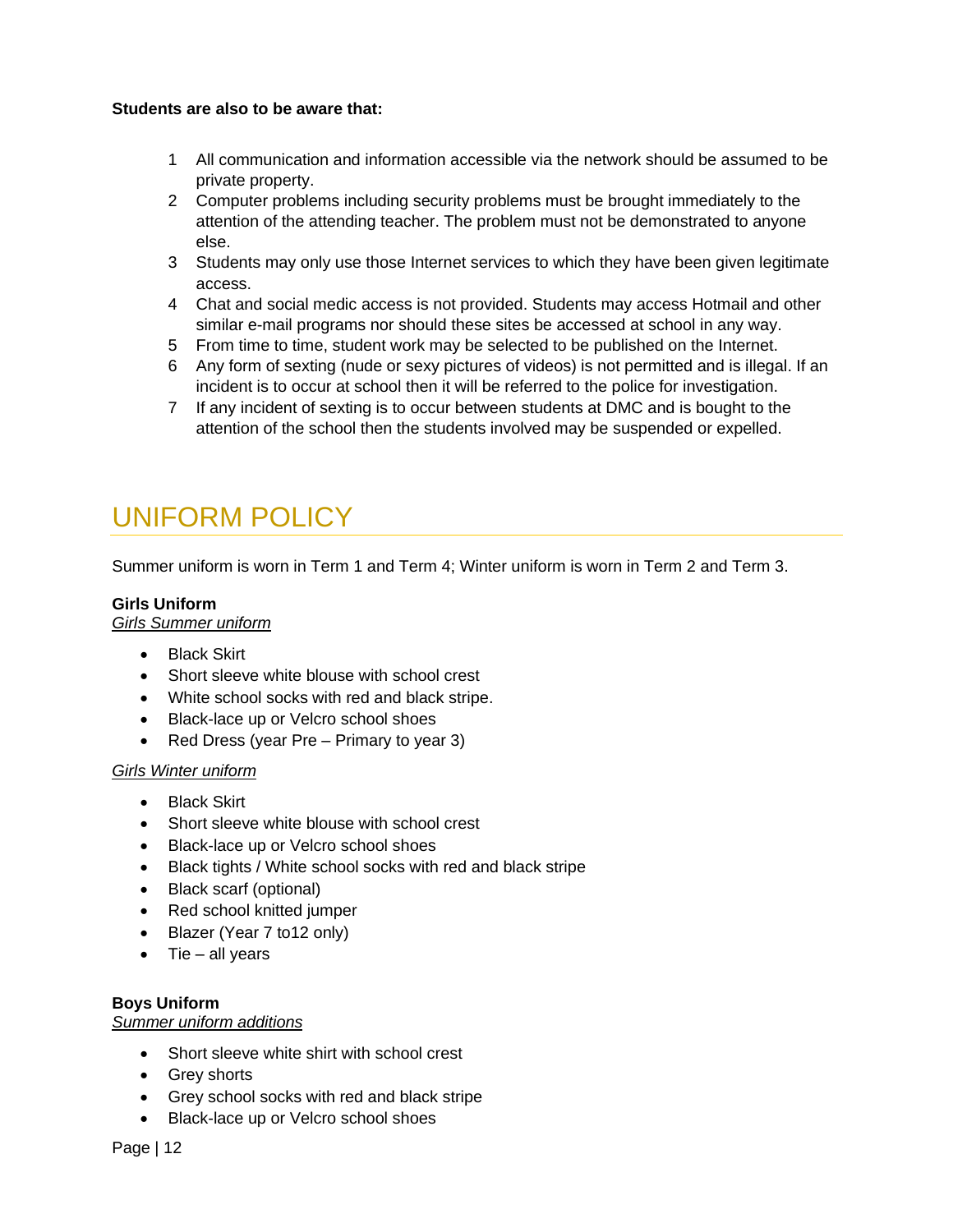#### *Winter uniform additions*

- Short sleeve white shirt with school crest
- Grey school socks with red and black stripe
- Black-lace up or Velcro school shoes
- Black scarf (optional)
- Red school knitted jumper
- Blazer (Year 7 to12 only)
- $\bullet$  Tie all years

#### **Girls and Boys Sport Uniform**

- Sports shirt with school logo
	- o Primary School White Sports Shirt
	- o High School Black and White Shirt
- Faction shirt with school logo to be worn on carnival days and as instructed
- Black shorts (loose fitting) with DMC logo
- White sports socks with red and black stripes
- Sports shoes with NON-MARKING SOLES. Fluro coloured shoes are not suitable, nor are Dunlop volley, canvas design shoes or high tops.

#### *Winter uniform additions*

• School tracksuit

Primary School Track Suit – black zip up jacket with DMC logo and black tracksuit pants with DMC logo

High School Track Suit – Black and red pants and zip up jacket

#### **All Uniforms**

- Black school hat with red 'DMC' logo is compulsory all year for recess, lunch (Term 1 & 4) and during PE classes
- DMC School Bag is compulsory. Bags must be kept in good condition and should be free from graffiti or decoration. Unsatisfactory bags will need to be replaced. All bags must have a name tag.

#### **Presentation of appearance**

Nails must be of a conservative length, and students may only wear clear nail polish. No false nails or nail applications are permitted (E.g Shellac, SNS, Acrylics etc.).

All boys are to be clean shaven during the school day and at all College events. Sideburns should not extend down past the tragus, be trimmed and well groomed. Unshaven boys will be requested to shave for the following day. If still unshaven, uniform infringement will be applied and parents/legal guardians will be informed as they may be withdrawn from class.

#### **Uniform changeover (For Year 7 to 12 ONLY)**

During a summer periods, students are required to bring their sport uniform and changeover to their formal uniform before and after their sport periods.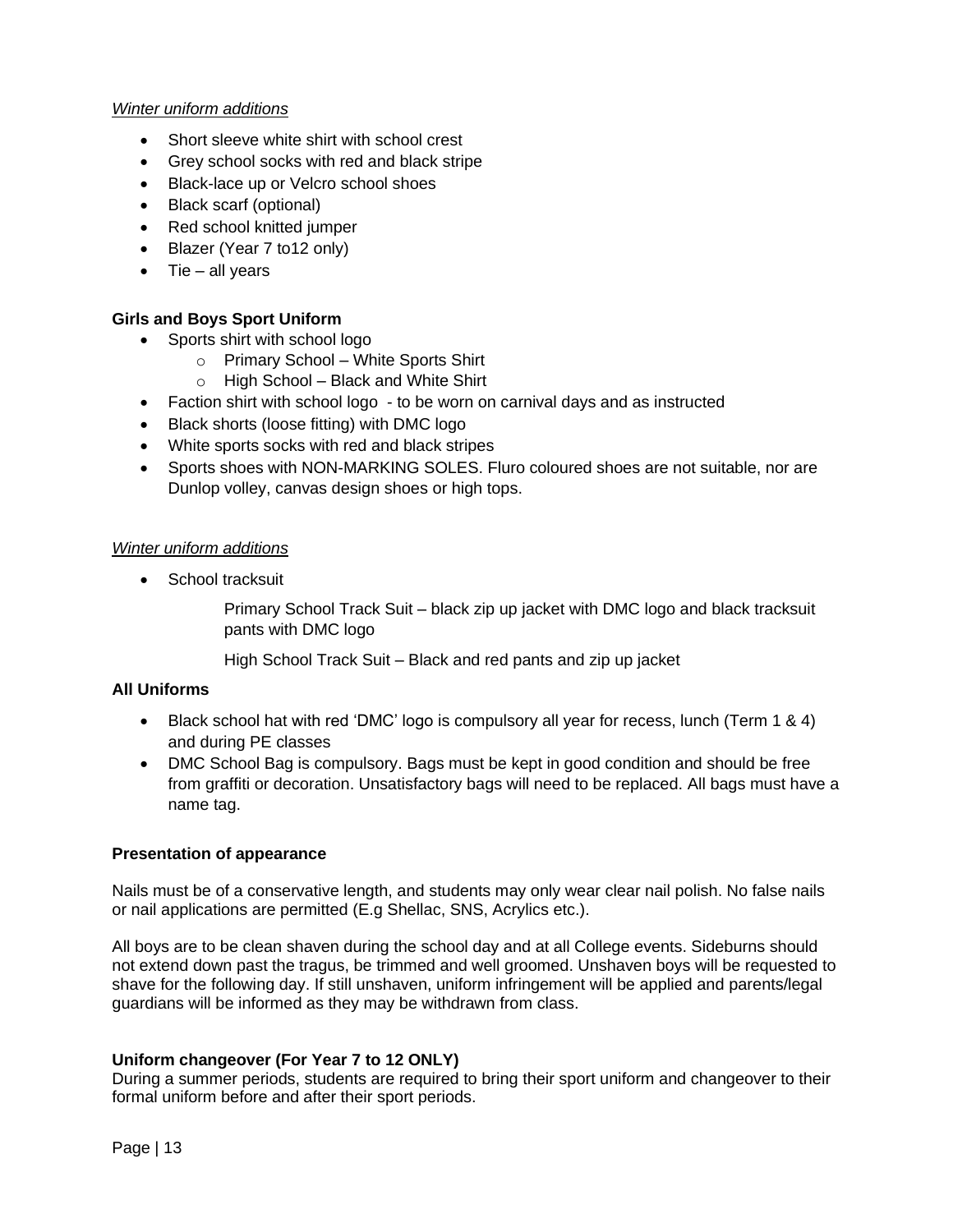#### **Free dress days**

On days designated as Uniform Free days, or days where students are permitted to attend an excursion wearing casual clothes, appropriate clothing and footwear must be worn. Even on Uniform Free days, correct Physical Education attire is required for Physical Education lessons and appropriate footwear is required for practical areas such as Science. Any clothing with graphics and/or words that are contrary to the Catholic ethos of the College may not be worn.

Students who do not conform to these standards will be referred to the Year Coordinator. An alternative item of clothing may be requested from home, or the student may be withdrawn from class.

Examples of inappropriate clothing include: graphics depicting satanic/cult/'dark' images, sexual references or racist values, skimpy or see-through clothing, collars or wrist bands with spikes or chains. Bare feet are not acceptable. Roller shoes are not permitted

#### **General Uniform standards**

Whenever wearing the College uniform, students are representatives of the College. The uniform is to be worn with pride at all times enhancing the reputation of the College. In addition to wearing the appropriate items of clothing and conforming to all of the requirements for make-up, hair and grooming, students are expected to keep their uniform in good condition and wear it properly. All students should comply with the following:

- 1) Boys shirts should be fully tucked in anytime except recess and lunch.
- 2) The top button of the shirt should be done up at all times when wearing a tie.
- 3) Shoes should be clean and polished.
- 4) Shorts should be worn neatly with the belt above the hip and the hem above the knee.
- 5) Skirts may not be rolled at any time.
- 6) All items of uniform must be maintained in good condition and replaced if they cannot be repaired or they do not fit correctly.
- 7) Under garments should not be visible at any time.

#### **For clarification:**

#### **SHOES**

Black "School Shoes" (lace up) leather or leather type. Suede or canvas type shoes are not classified as "school shoes" and are not suitable. School shoes heel is to be no more than 2cm in height. Sports shoes are to have NON-MARKING SOLE, please note Dunlop volley or canvas design shoes are not suitable and are not classified as sports shoes.

#### **HAIR**

- hair must be of a conservative style, blended, well groomed, neat, clean (ie regularly washed) and tidy at all times. Extreme difference in hair length is unacceptable
- boys hair is to kept short, above collar and out of eyes at all time. Styles not permitted at the college, these may include but not limited to mohawks, mullets, or undercuts of any kind, nor may they wear their hair with extreme differences in length but rather a blended cut
- girls hair must be tidy or tied back all hair that can be tied back must be tied back at the nape of the neck, including hair that falls below the collar, in addition, fringes longer than the eyebrows must be clipped back at all times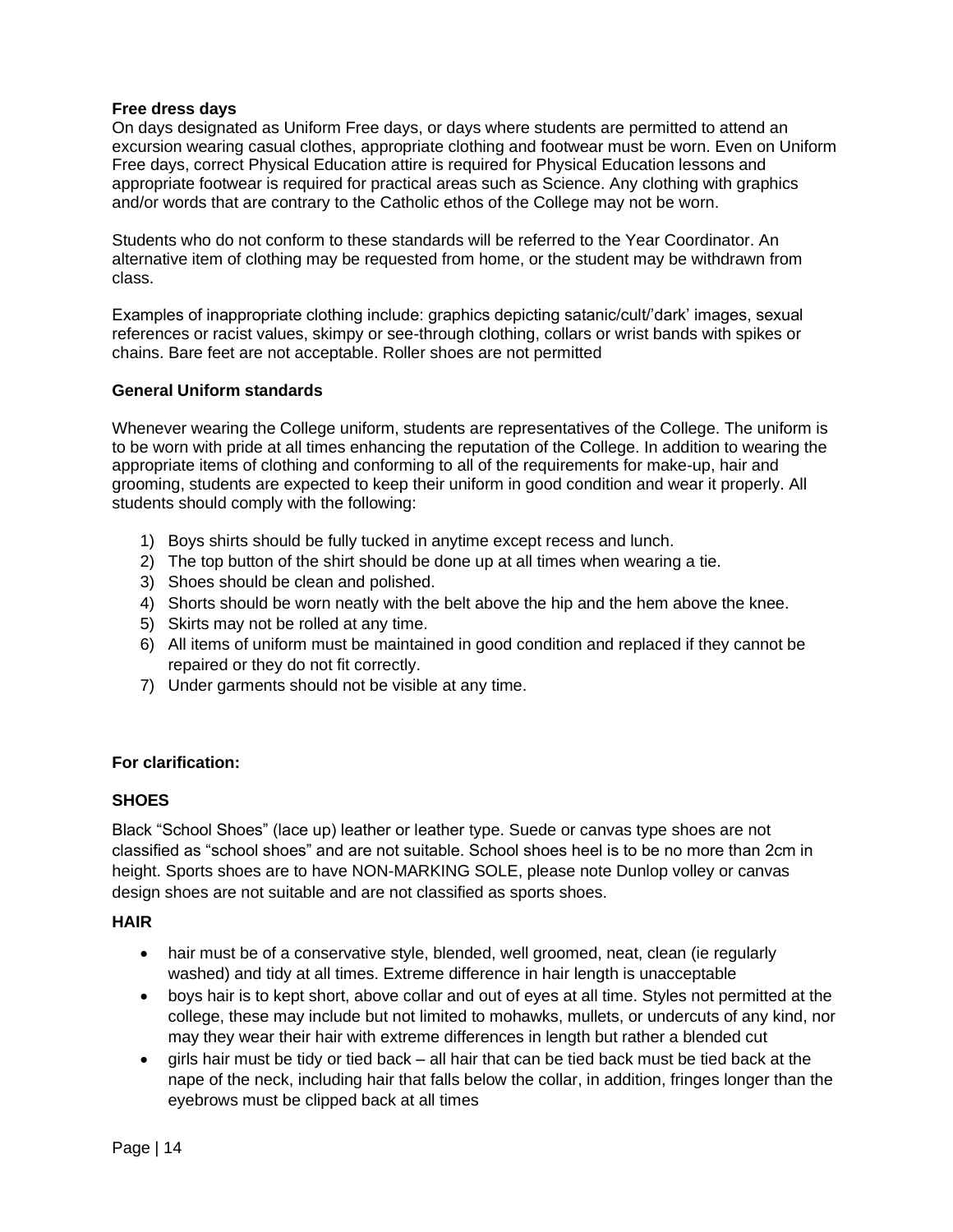- if girls' hair that cannot be tied back must be held securely in place with clips, not fall in front of the face at any time
- hair accessories must be plain red, white and black and should not be decorated or patterned
- moderate hair products, styles and a number two haircut are acceptable. Only natural looking tints may be used; stark contrasting colours, as well as block colours or wide sections of colours, are unacceptable, as are brightly coloured tints

#### **JEWELLERY & MAKE UP**

Jewelry is limited to a watch and, if parents permit, earrings and a necklace. For girls only, if earrings are worn they are limited to plain gold or silver studs or sleepers and only one pair may be worn at a time – one in each ear, or not at all. Earrings are not permitted to be worn by male students. If parents permit a necklace, then only one necklace is to be worn with a cross. Bracelets are not to be worn as they pose a hazard in school and sport activities. Children also get upset if they go missing or are broken.

#### **Body piercing and tattoos**

Visible body piercing (other than one piercing on the lower earlobe) and tattoos are not permitted. Students who have existing tattoos must ensure that they cover the tattoos at all times, including at School carnivals, camps and during other College activities and events where the student is required to wear the College uniform or sports uniform.

#### **SPORT UNIFORM – all years**

Sports clothes are to be worn correctly on the days set aside.

During term 1 & 4 – High School Students will need to wear summer uniform to school and change into PE uniform prior to class and change back at the end of class.

During term 2 & 3 - Full tracksuit, with sports shirt to be worn to and from school with sports shorts underneath their track pants. Students will wear sports shorts during PE lessons and when required faction t-shirt.

#### **HATS**

School hats are worn by all year groups during physical education classes and all year during recess and lunch breaks – term 1 & 4 only

#### **INFRINGEMENTS**

Students will be warned, but if a pattern of uniform infringements develops, the student will receive the appropriate consequence.

After three (3) infringements students will receive a Red Card and a Parent letter will be sent home requesting that the student conforms to College guidelines. If the student received two Red Card then the student will receive an after-school detention. If the student still continues not to wear correct school uniform then the students will not be able to attend classes and will be sent home. This will be continued until the situation is resolved.

The final decision in matters pertaining to uniform rests with the Year Coordinator and Principal.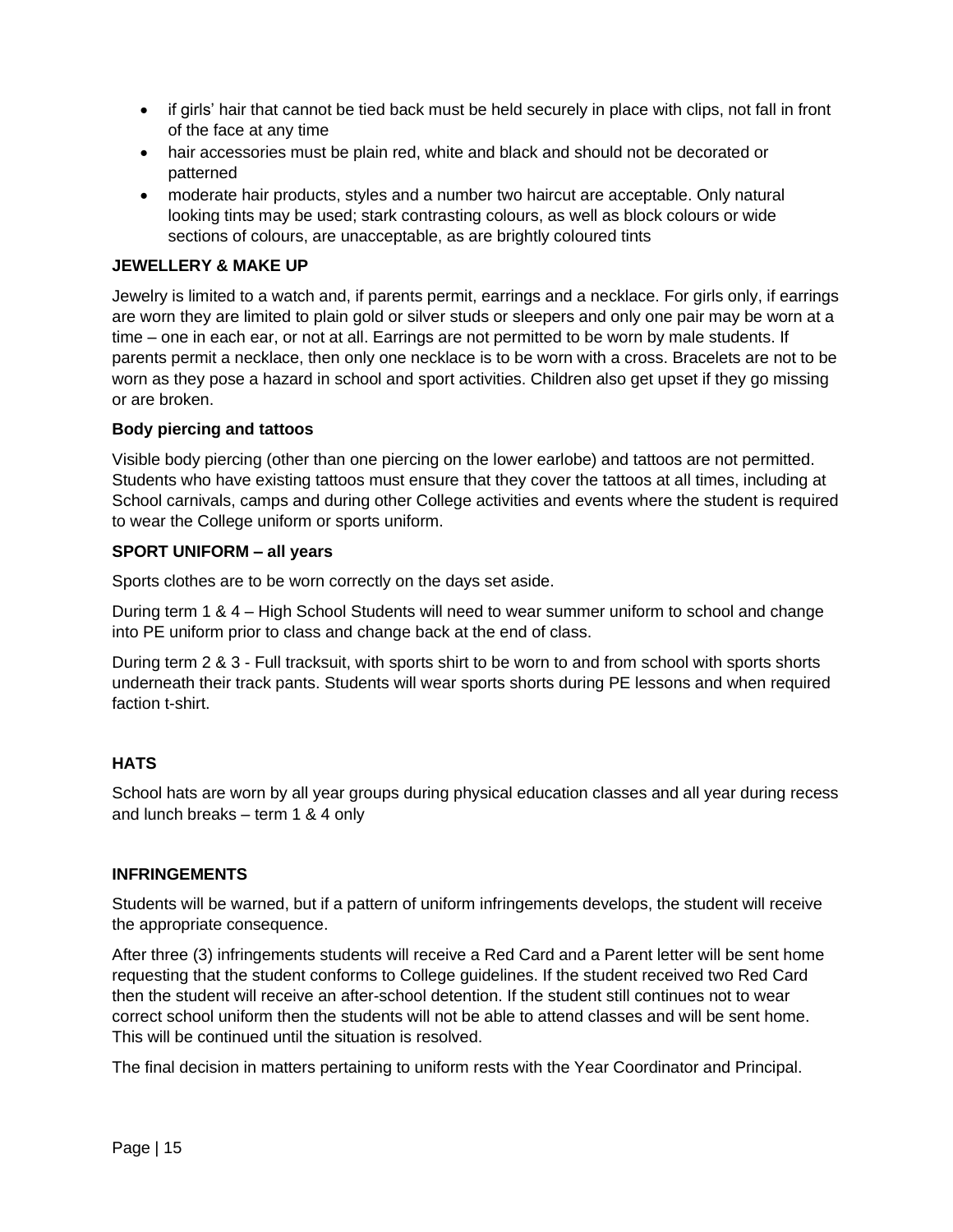# ASSESSMENT AND REPORTING – YEAR 7 to YEAR 12

Divine Mercy College has adopted this policy for the assessment of Senior School work. At the beginning of the year all students will be notified of assessment guidelines for each subject outlining the following:

- The details of the course assessment structure
- The type of assessments that will be used
- The timing and nature of each assessment
- The work that will be covered by each assessment

#### **Reporting Policy Schedule**

| <b>Information Meetings</b>   | These are held at the beginning of each year. Teachers<br>explain class routines and provide general information<br>about the year's programme.                                                    |
|-------------------------------|----------------------------------------------------------------------------------------------------------------------------------------------------------------------------------------------------|
| Parent/Teacher Interviews     | These are conducted in Terms 1 & 2 with all families at the<br>invitation of the class teacher. Parent/carers can request<br>interviews at any time throughout the year.                           |
| <b>Formal Written Reports</b> | An interim report is provided at the end of Term 1. A<br>summative report is issued at the end of First and Second<br>semesters which provides information on student<br>achievement and progress. |
| NAPLAN years 7 & 9            | September                                                                                                                                                                                          |

#### **Reporting Grade Descriptors**

#### **Statutory Requirements**

For all WACE courses, assessment requirements are published by the School Curriculum and Standards Authority (SCSA) and are included in the SCSA syllabus statements. These provide a common basis against which schools can justify their grades, assessment ratings or marks if called to do so by parents or students. Adherence to the course objectives, assessment and other guidelines described in the syllabus statements is mandatory.

#### **Grading**

Grades are assigned following the completion of a Subject/ Course and must be made with reference to a pre-determined set of standards.

| <b>Letter Grade</b> | <b>Descriptor</b>                                                 |
|---------------------|-------------------------------------------------------------------|
| A                   | The student demonstrates excellent achievement of what is         |
| <b>Excellent</b>    | expected for this year level.                                     |
| в                   | The student demonstrates high achievement of what is expected for |
| <b>High</b>         | this year level.                                                  |
| C                   | The student demonstrates satisfactory achievement of what is      |
| <b>Satisfactory</b> | expected for this year level.                                     |
| -D                  | The student demonstrates limited achievement of what is expected  |
| <b>Limited</b>      | for this year level.                                              |
| Е                   | The student demonstrates very low achievement of what is          |
| <b>Very Low</b>     | expected for this year level.                                     |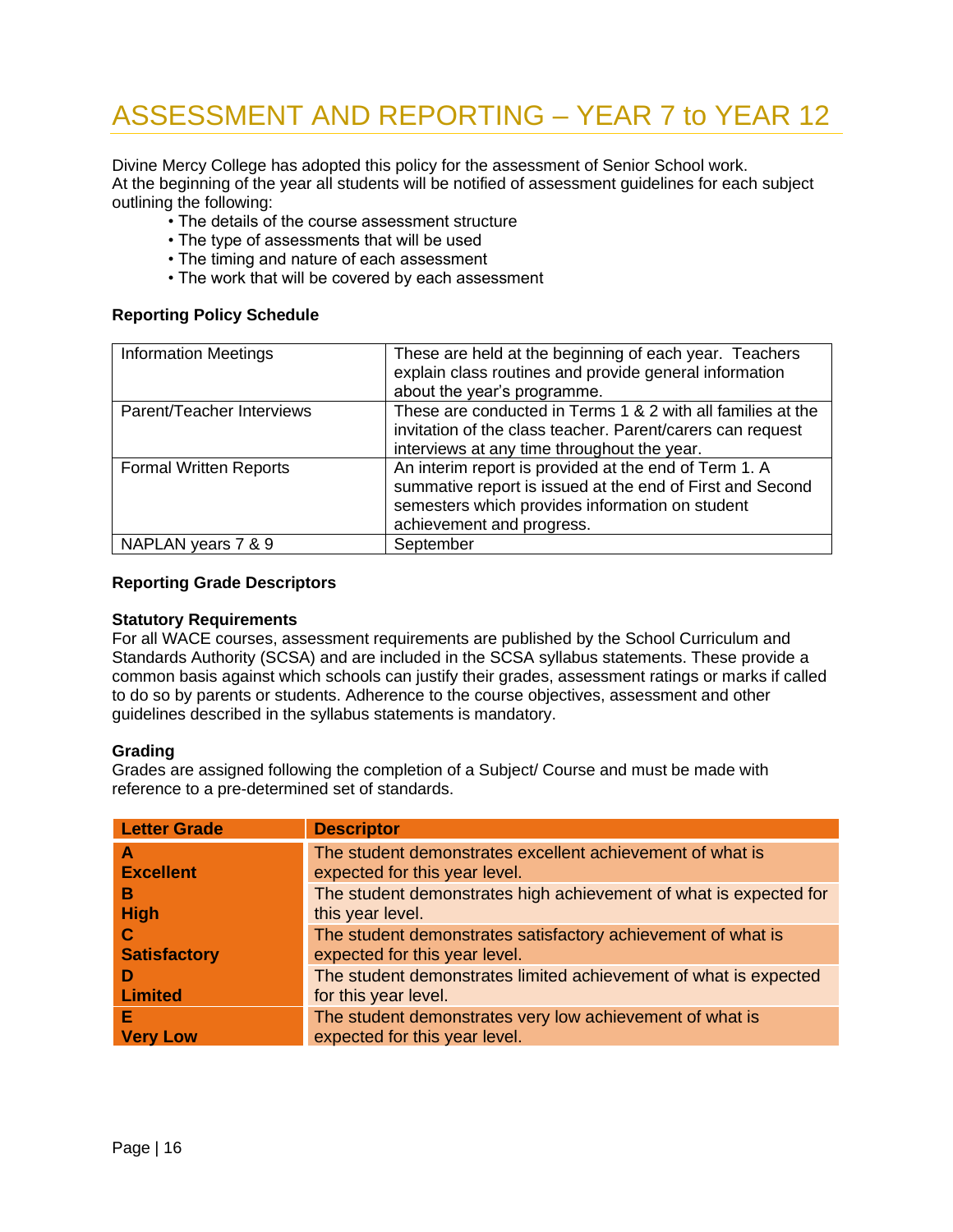#### **Modification of the Assessment Outline**

The A – E grade scale summarises the standard of achievement associated with each learning area. This scale describes the depth of knowledge, understanding and skills that students working at the standard typically show.

If your child receives a 'C' grade, they are achieving at the required level for their year level. Maintaining a grade in a learning area from one semester to the next is an indication of positive achievement and expected development.

Divine Mercy College delivers differentiated learning through modified programs in subject areas where required. A student that is on an Individual Education Plan (IEP) or on a Curriculum Adjustment Plan (CAP) will have a separate report attached to this report. Their progress is reported against the learning outcomes outlined in their Individual Education Plan – not using the  $A - E$  grade scale.

Students who are unable to complete an assessment task because of their special education needs are provided with alternative opportunities to demonstrate their knowledge, skills and understandings.

In Year 10 to 12 students with a special education need who require additional assistance to complete an assessment task are provided with considerations and/or arrangements which are consistent with those provided in the WACE examinations conducted by the SCSA. This may apply to practical and/or written assessments including school examinations.

#### **Absences from Tests and Examinations**

A student who knows that he/she is going to be absent has the responsibility to inform his class teacher well in advance, so that suitable arrangements can be made.

Students who miss a test or examination without giving prior notification or for a valid reason such as medical, will be given zero (The teacher has final determination as to what is considered a 'valid' reason for absence). This result may be amended if documentation outlining the appropriate medical / misadventure circumstances is provided and special consideration is granted. The result is determined as an estimate or by sitting a supplementary test or exam.

#### **Failure to submit Assignments/Projects/Fieldwork**

#### **General Procedures**

If a student fails to submit work on time, without a valid reason, parents will be notified. Students who are absent when work is due must submit the work on return to school or as soon thereafter as possible, however a penalty of 10% per day, for each day late will be applied up to a total of 30%, at which point the mark will be reduced to zero.

NOTE: A weekend is considered as being the equivalent of one (1) day.

A student may gain an extension of time without penalty provided a valid reason is given at least three days in advance of the due date. A note or medical certificate may be required in appropriate cases. For example, Students who are absent from class work and assessments due to genuine sickness, injury, on compassionate grounds or in other accepted extenuating circumstances, will not be disadvantaged. Upon the student's return to school, and the provision of written evidence to the class teacher explaining the valid reasons why the assessment was missed, the student may sit for a similar assessment task. School will not provide individual programs of work for students who are absent due to holiday commitments. It is the student's responsibility to ensure that they complete the necessary work they will be absent for. This work should be completed before they resume attendance at school.

Page | 17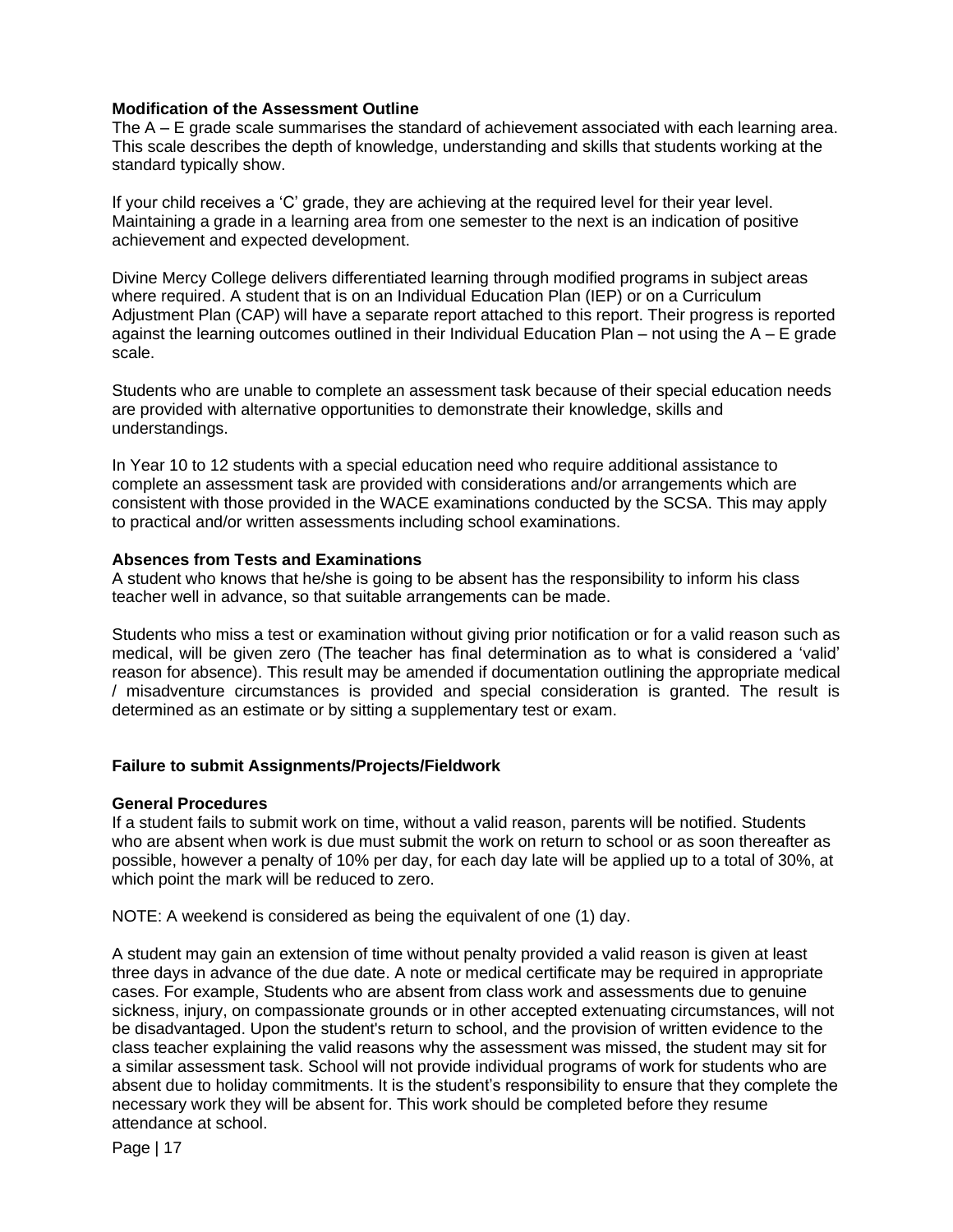#### **Chronic or Frequent Absence**

Where a student sustains chronic absence due to illness or injury, the College will liaise with the parents to discuss alternative completion requirements for assessment tasks, and the provision of alternative opportunities to complete the requirements of the educational program. Please note that in subjects and WACE Courses if a student is absent from class, their ability to achieve to their potential is diminished. Extended absence frequently results in lower levels of achievement, which may have WACE implications. In Year 7 to 10, frequent absence from class diminishes the student's ability to demonstrate achievement for that subject.

#### **Tests/ In-Class Assessments**

If a student is absent on the day of an in-class assessment then it is student's responsibility to provide written notification of their absence to the teacher upon their return in order for the student to complete the assessment immediately. If the student is absent for a longer period of time, parents will need to notify the College through email to class teacher and arrangements will then be negotiated.

#### **Cheating, Collusion and Plagiariam**

Students shown to have cheated, colluded or plagiarised in assessed work or in examinations will receive a mark of zero (0) for that task.

Cheating is when a student uses unauthorised materials or does not adhere to the guidelines outlined in the instructions for the conduct of in-class assessments/examinations.

- Cheating will be assumed if a student communicates with others during the assessment.
- During an in-class assessment students should only have on their desk any items required to complete the task. Failure to comply with this may result in cheating being assumed by the supervising teacher.
- Mobile phones (and other smart devices such as watches) are to be left in lockers or handed to teachers prior to the commencement of the in-class assessment/examination. Failure to comply with this will result in the student being awarded a mark of zero (0) for that task as cheating is assumed. Collusion is when students submit work that is not their own for assessment. Plagiarism is when a student uses someone else's words or ideas without acknowledging that they have done so i.e. copied work.

#### **Examinations**

Examinations are considered to be an appropriate assessment technique in a range of subjects across Years 9, 10, 11 and 12. They encourage retention of knowledge and provide an opportunity for measuring student performance in mastering course objectives. There is a need to train students in examination technique and it is necessary that a standard approach to setting out examination papers and to the conduct of examinations be adopted to reduce problems due to unfamiliarity of students with the examination process. At the Year 9 to 12 level examination papers and conditions should model the formats as set by the SCSA.

#### **Year 9 and 10 Examinations**

These are held at the discretion of the Head of Learning Area and generally will be one and a half hours' duration with additional reading time. Examination papers may cover a semester or year's work as designated by the class teachers. These examinations are held in Terms 2 and 4. Students with educational risk will receive a modified paper which designated by the class teachers.

#### **Year 11 Examinations**

These are held in Terms 2 and 4. Examinations will be of two and a half hours to three hours duration with an additional 10 minutes reading time.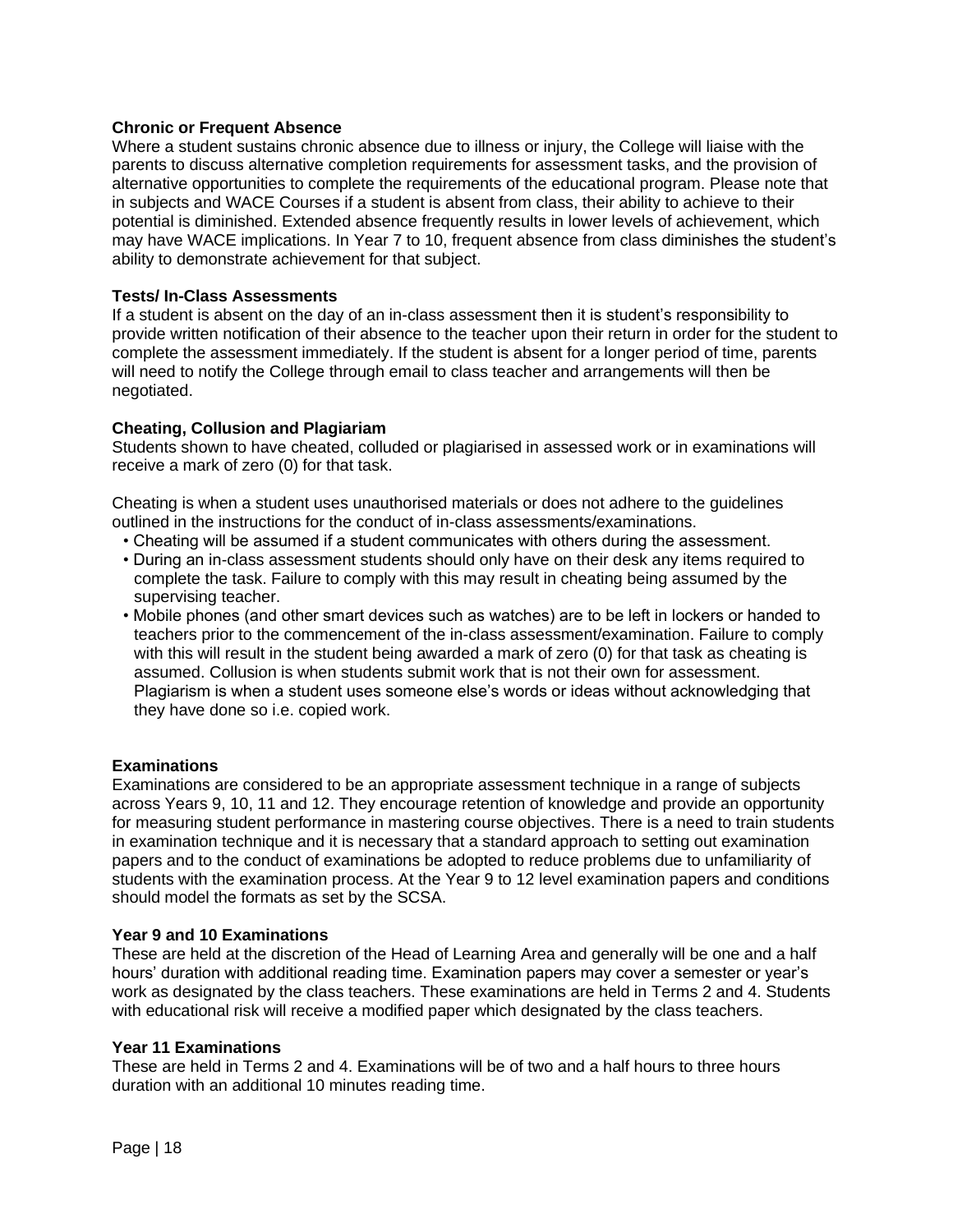#### **Year 12 Examinations**

These will be held in Term 2 and Term 3 holidays (Mock Exam). The timing of external WACE examinations is the set by SCSA. Most examinations will be of three hours duration with an additional 10-minute reading time.

#### **WACE Examinations**

These are arranged by external agencies – SCSA.

#### **Submission of Assessment Tasks**

- Due dates are to be clearly outlined and published. Where adjustments are made to these dates, it should be done in consultation with students and teachers.
- Students may be able to negotiate an extension (if class time has been used effectively), however the onus is on the student to make the approach and articulate the circumstances behind the request, before the date on which the assignment is due. The request for an extension must articulate, in writing, the circumstances behind the delay. The granting of an extension is at the discretion of the class teacher.
- Assessment tasks submitted late are subject to penalty where extensions have not been requested and granted. This penalty will be commensurate with that given when an assessment task has not been submitted without satisfactory explanation for nonsubmission. Parents will be notified when assessment tasks are not submitted or frequently not submitted on time.
- Students who leave early for holidays will be expected to hand assignments in before leaving if they wish for them to be included as part of their assessment. Group-work may be negotiated with the class teacher. In class assessments will receive a zero mark.
- Students who take holidays during term time must complete the necessary documentation to advise the College of their intended absence.

#### **Completion of a WACE Course**

In order to complete a WACE Course and be eligible to receive a grade, a student must complete the structured educational program and assessment program for that Course. A student is required to be present and maintaining at least 90% of attendance for the duration of the school year.

In the context of ATAR courses in the WACE, the term 'complete' requires that a student sits the ATAR course examination or has an approved sickness/ misadventure application for not sitting the examination in that course. Students who do not sit the ATAR course examination will not have a course mark or grade recorded on their WASSA, nor will they receive an ATAR course report.

### **VET Certificate Courses (Only for Year 10 to 12)**

#### **Assessment**

Assessment takes place as Units of Competency. All Elements and Performance Criteria must be deemed competent by the assessor to a unit being completed. All Units of Competency must be completed to a competent standard for the student to achieve the Certificate qualification.

#### **Grading**

Grading for units are by competency: Competent or Not Competent. Students are advised to work to the best of their ability in all assessments as there are opportunities for external awards.

#### **Declaration of Authenticity**

All students are required to sign a declaration of authenticity at the completion of each task/assessment.

Page | 19 This declaration states that the work is your own and correct referencing of all work has taken place when required. Work submitted that is plagarised will be deemed incompetent and student's placement in the course will be at risk.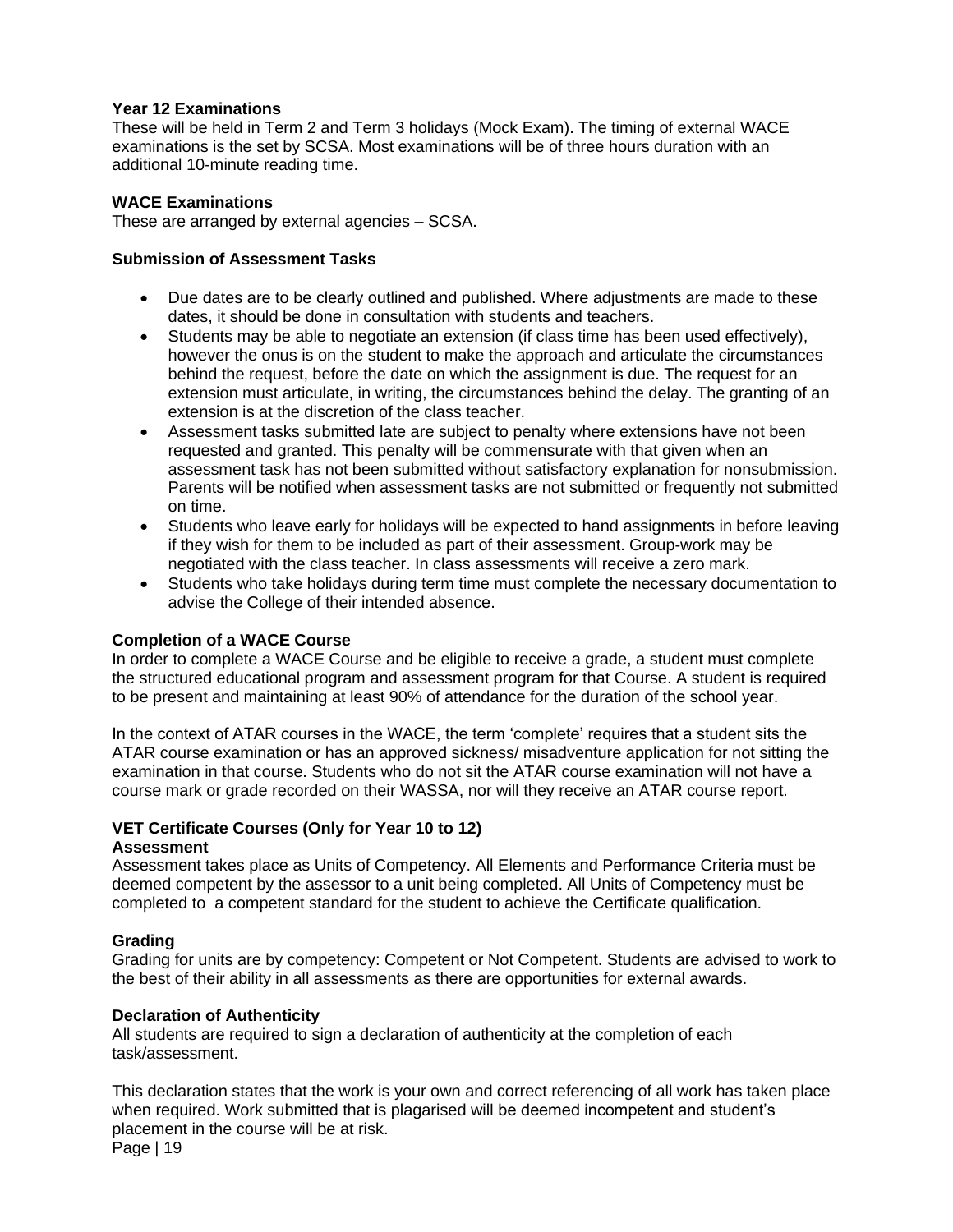# ASSESSMENT AND REPORTING – PRIMARY SCHOOL

| <b>Information Meetings</b>   | These are held at the beginning of each year. Teachers<br>explain class routines and provide general information<br>about the year's programme.                                                    |
|-------------------------------|----------------------------------------------------------------------------------------------------------------------------------------------------------------------------------------------------|
| Parent/Teacher Interviews     | These are conducted in Term 2 with all families at the<br>invitation of the class teacher. Parent/carers can request<br>interviews at any time throughout the year.                                |
| <b>Formal Written Reports</b> | An interim report is provided at the end of Term 1. A<br>summative report is issued at the end of First and Second<br>semesters which provides information on student<br>achievement and progress. |

#### **Reporting Grade Descriptors**

| <b>State Grade</b> | <b>Descriptor</b>                                                                                  | <b>Student Performance</b>                                                                                                                                                                                                                                 |
|--------------------|----------------------------------------------------------------------------------------------------|------------------------------------------------------------------------------------------------------------------------------------------------------------------------------------------------------------------------------------------------------------|
| A                  | The student demonstrates excellent<br>achievement of what is expected for this<br>year level.      | Grade 'A' indicate the highest level<br>of achievement in a course. A's in<br>this section would suggest that the<br>student is likely to be working to the<br>best of his/her ability. The student<br>has an advanced understanding of<br>concept taught. |
| в                  | The student demonstrates high<br>achievement of what is expected for this<br>year level            | Grade 'B' indicate a high level of<br>achievement in a course. 'B' grade<br>may indicate that an improvement<br>in particular attitudes and habits<br>may result in better grades.                                                                         |
| С                  | The student demonstrates satisfactory<br>achievement of what is expected for this<br>year level.   | Grade 'C' indicates satisfactory<br>achievement but should viewed in<br>the light of grades awarded for<br>work attitudes and habits                                                                                                                       |
| D                  | The student demonstrates <i>limited</i><br>achievement of what is expected for this<br>year level. | Grade 'D' and 'E' indicate that there<br>is cause for concern. Please<br>discuss the reasons for such poor<br>progress with the student.                                                                                                                   |
| Е                  | The student demonstrates very low<br>achievement of what is expected for this<br>year level.       | Grade 'D' and 'E' indicate that there<br>is cause for concern. Please<br>discuss the reasons for such poor<br>progress with the student.                                                                                                                   |

#### **Reporting of Alternative Curriculum (Individual Education Plan)**

The A – E grade scale summarises the standard of achievement associated with each learning area. This scale describes the depth of knowledge, understanding and skills that students working at the standard typically show.

If your child receives a 'C' grade, they are achieving at the required level for their year level. Maintaining a grade in a learning area from one semester to the next is an indication of positive achievement and expected development.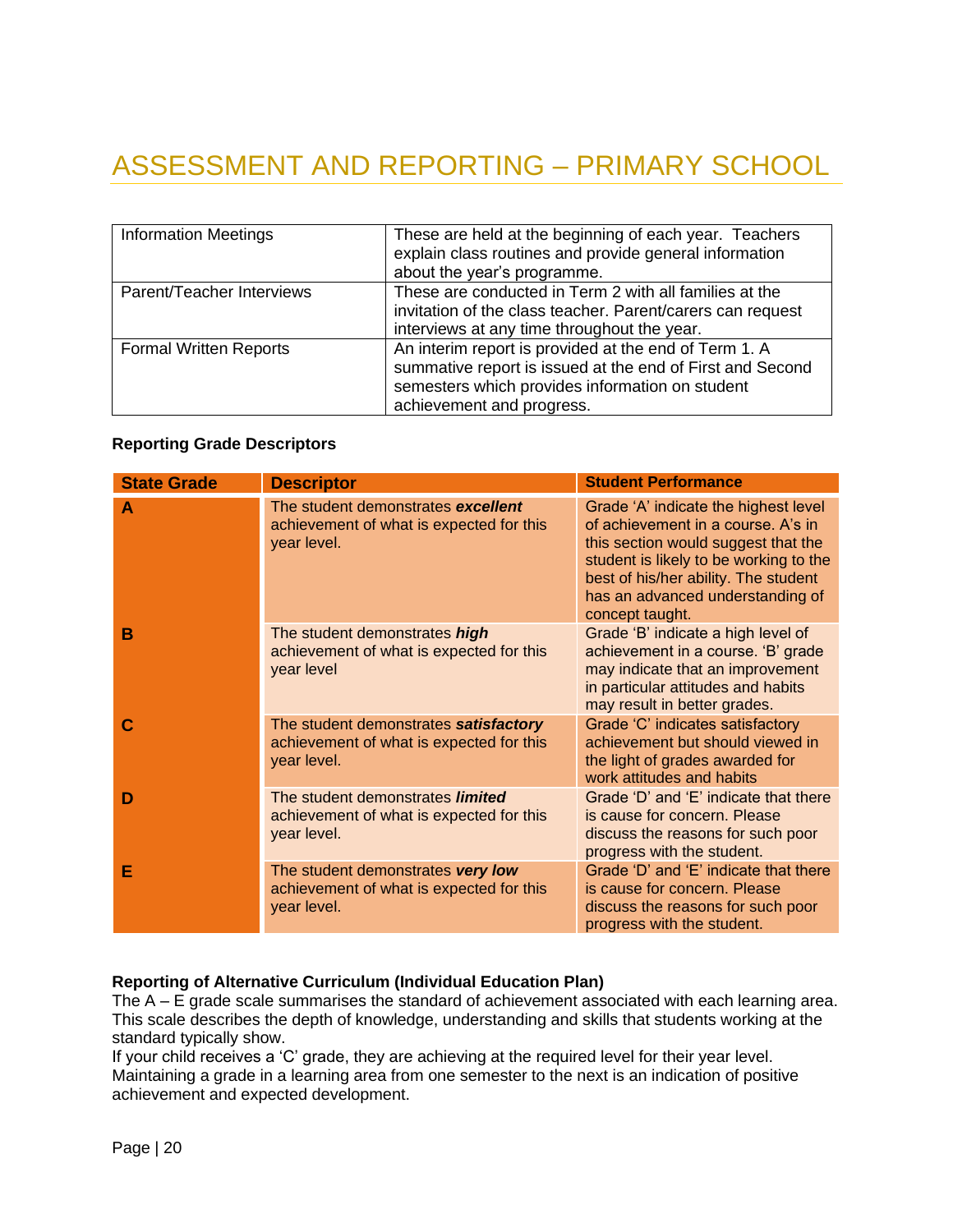Divine Mercy College delivers differentiated learning through modified programs in subject areas where required. A student that is on an Individual Education Plan (IEP) or on a Curriculum Adjustment Plan (CAP) will have a separate report attached to this report. Their progress is reported against the learning outcomes outlined in their Individual Education Plan – not using the  $A - E$  grade scale.

At DMC, we believe that offering alternative grading system fosters a positive performance appraisal for students with disabilities, fostering a positive and inclusive school environment where everyone can achieve success and feel motivated to learn.

### TRAFFIC MANAGEMENT

#### **Rules and Guidelines**

- 1. All drivers must strictly adhere to the 5km/h speed limit within the school car-parks and drive-through area
- 2. All drivers must give way to pedestrians at all times.
- 3. All pedestrians must ensure they utilise crosswalks and footpaths to minimise the impact on traffic flow and to ensure children safety
- 4. All pedestrians are to leave school grounds using the allocated gate
- 5. All drivers must strictly adhere to the one-way traffic flow signage within the school car park.
- 6. All drivers dropping off or collecting children from their vehicles MUST do so via the drive through drop off/pick up service only. Parents/Guardians are not permitted to drop off/collect their children from any other location on the school grounds.
- 7. Cars are only to be parked in car park areas and within allocated bays and NOT in the school drive through area. If overflow is needed please use verge parking at the front of the school.
- 8. Vehicles are not permitted to park within the Day Care Car park
- 9. Vehicles must not stop or park their vehicles on or adjacent to a "NO STANDING" sign painted on the road surface.
- 10. Vehicles must not park either wholly or partially on ANY footpath within the school grounds.
- 11. No Driver shall drive their vehicle on school grounds or where students are present in a willful manner (which includes speed), that is inherently dangerous, or given regard to the circumstances, considered to be dangerous to the public or to any person. SCHOOL ACTION - Incidents will be referred to the WA Police.
- 12. All parents/guardians must explain the Divine Mercy College Traffic Guidelines and Rules to ANY person who will be attending the school to collect their child in a motor vehicle.
- 13. All drivers queuing for the Divine Mercy drive through pick up/drop off service shall not leave their vehicle unattended at any time. A licensed driver must remain with the vehicle at all times.
- 14. All drivers shall obey the directions of a Staff Member, Parking Official or Traffic Warden so appointed by the school to carry out traffic control or car park duties.
- 15. Students who travel to and from school on school bus and public transport must at all time behave in manner which reflects the values of Divine Mercy College.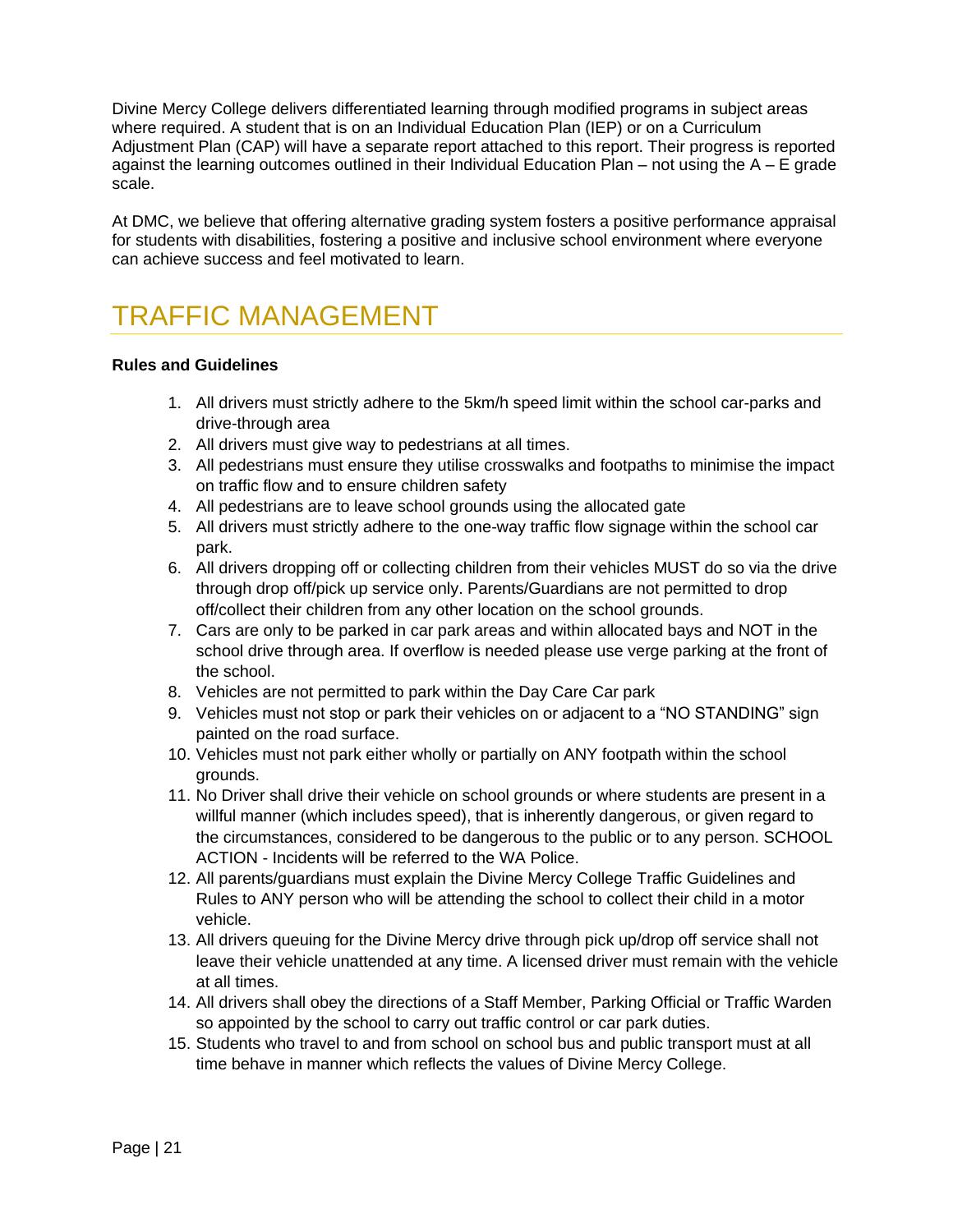If any of the above Traffic Rules and Guidelines are not adhered to vehicle registration will be recorded and continual incidents will be met with penalties being imposed by the school.

### ILLNESS PROCEDURE

If a child is not well enough to be in class their parents are contacted and the child needs to rest, there is a sick room in the Admin Office where the child can rest, being monitored at regular intervals.

#### **ADMISTRATION OF MEDICATION**

Divine Mercy College will administer medication under the following guidelines:

- 1. Prescription medication for short-term illness, which is left at the Administration Office (first aid room) together with a note from parents requesting the College hold the medication and allow the child to administer the recommended dosage in the office area e.g. Antibiotics for viral infection.
- 2. Prescription medication for diagnosed conditions such as ADHD where the child is required to take a dosage during the school day and the child may be prone to forget or there is a concern regarding the possibility of medication being removed from their bag or belongings. The homeroom teacher will be in charge of organizing correct storage of medication and sending the child to the office at the appropriate time with a buddy student. This medication will be administered by office staff according to the Medicine Administration Request form, the child/ren will then be sent back to the class teacher with the "medicine card" so the classroom teacher knows the medicine has been administered.
- 3. The administration of paracetamol or any other over the counter medication where the child has e.g. a headache and the parent give permission (via medical form) for the child to take the recommended dosage. This needs to be logged as per, and parent needs to be notified of the dosage, time and medicine over the phone / or in school diary.
- 4. Prescription medication for migraines, where the parent has provided written permission for the College to hold the medication on an ongoing basis, in order to attempt to relieve the symptoms of the migraine before severe affects are felt. In this case the parent would still be contacted to be made aware that medication was given, as the child may need to go home.
- 5. In the case of diabetic emergency emergency kit held in the office. Emergency protocols followed in this case.

It is not recommended that students keep medication in their College bags as there is a risk of tampering or theft.

### SEVERE ALLERGIES

Parents are to notify the school if their child has a severe allergy and provide an Action Plan in case of emergency. Please note that Divine Mercy College do currently have a students enrolled with severe nut allergies and therefore in an effort to provide a safe environment for students with allergies to nuts, Divine Mercy College is seeking the support of the whole school community to help make our school nut free by ensuring sandwiches, cakes, slices, biscuits, muesli bars, chocolate bars, dips and dried fruit and nuts are not bought to school.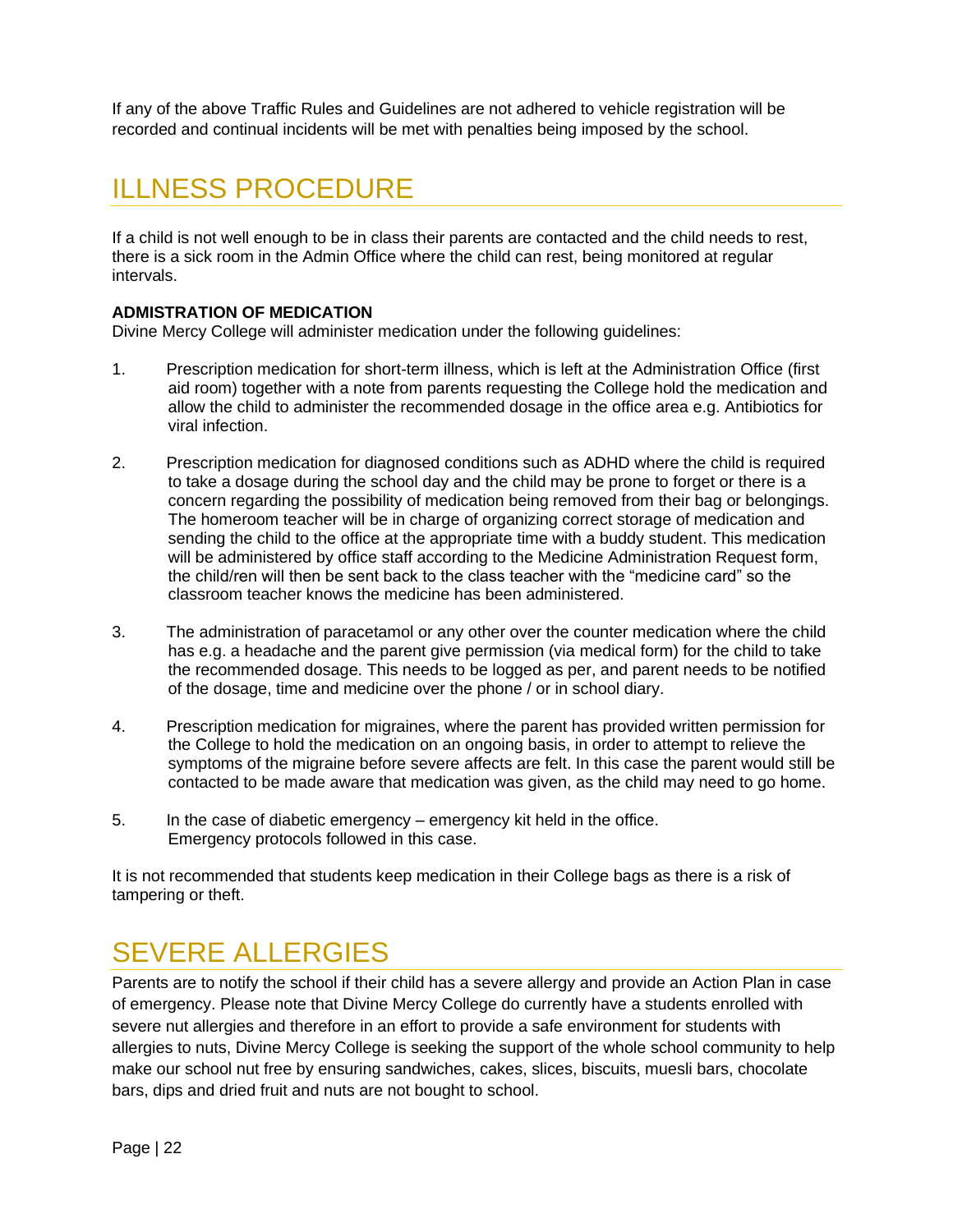# COMPLAINTS AND DISPUTES

Divine Mercy College welcomes suggestions and comments from students and parents and takes seriously complaints and concerns that may need to be raised. This policy is designed to create a strong and reliable partnership between students, parents and the school. Parents, students and other school community members must be confident that staff will listen and respond to their needs and concerns. The policy sets out the process for students, parents, members of the Divine Mercy community, to have enquires, concerns and complaints addressed by the School. Please direct all complaints to the school administration [dmcadmin@arach.net.au](mailto:dmcadmin@arach.net.au) or 9417 3267.

### General Principles

The following principals apply to all complaints and disputes

- 1. The school welcomes complaints and the complaint policy is accessible to the school community via the Student and Parent Handbook as well as school website and posters around the school, Parent information nights. Students are directed to the policy (and how to make a complaint) in the handbook at the beginning of the year and via the KS-CPC when appropriate.
- 2. All complaints are taken seriously
- 3. Staff are aware of the process and how to respond to a complaint and are aware that parents and children may respond in a different manner
- 4. All staff are enabled either to resolve or refer a complaint
- 5. Complaints are acknowledged promptly
- 6. Confidentiality is maintained by all parties unless the school staff deem it appropriate for the student complaint to be disclosed to the parent
- 7. If students are making the complaint then the student needs to be made aware of the limits of confidentiality as the process progresses
- 8. Responses to complaints will be within a reasonable time and in a courteous and efficient way
- 9. Students are given a choice on how they wish to be kept updated on the progress of their complaint.
- 10. All complaints need to be reported to in the Complaints register, this is included in the annual risk assessment audit completed by the Governing Body. In all matters the education and wellbeing of the students are the first priority
- 11. For continual improvement reflect and review the process of the complaint making recommendations for future improvement in either the process or the complaint outcome
- 12. The office of the WA Commissioner for Children and Young People (WA CCYP) have published: Are you Listening – [Complaints guidelines.](https://www.ccyp.wa.gov.au/our-work/resources/complaints-systems/) An Audit of the DMC Policy should be conducted before the end of 2018 against these guidelines to aid in improvement of having a more Child Friendly Policy.
- 13. Procedural fairness is afforded to all parties
	- a. Each party has an opportunity to be heard (in writing or in person)
	- b. Issues for facts which are disputed are investigated
	- c. The investigate is free from bias
	- d. Any complaint outcome is supported by the evidence, necessitating a finding on the balance of probabilities in the event of a dispute of fact
	- e. The complaint outcome is finalized by an adjudicator / investigator who is free from bias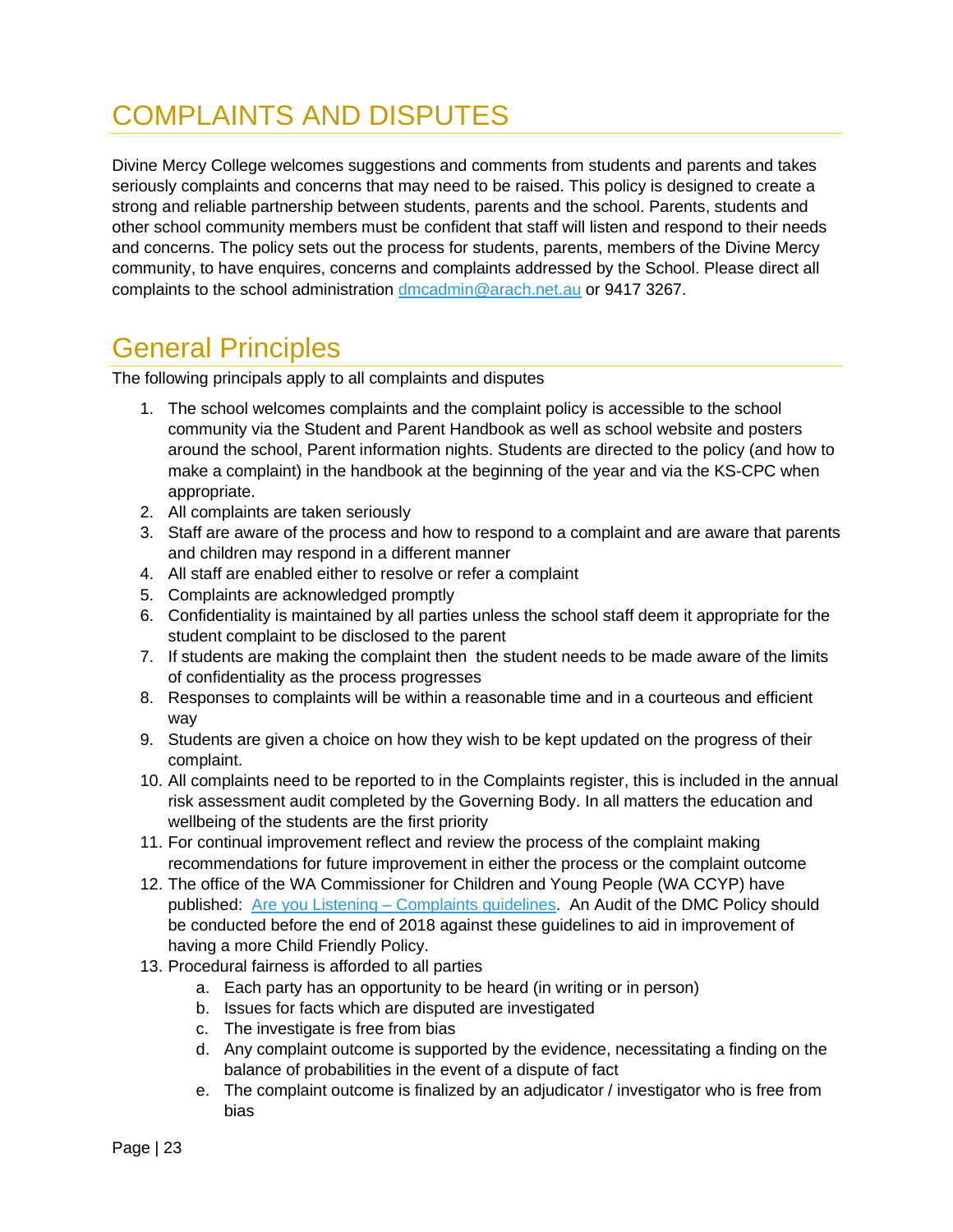f. The outcome is consistent with established school policy

### Complaint Process for Parents

Any person who has a complaint or dispute should firstly clearly identify the problem, decide if this is a query or a complaint and determine the appropriate procedure to be followed so that the right people are approached. At all stages, staff will work with you to establish an agreed plan of action and timeline

#### **Step 1 - DISCUSSION WITH STAFF MEMBER**

Make an appointment to talk with the teacher or relevant staff member at a mutually convenient time to discuss your complaint. The staff will work with you to resolve the problem.

#### **Step 2 - INVESTIGATION BY PRINCPAL**

If you are not satisfied, contact the Principal, request an appointment to discuss the issue. The Principal will arrange to meet with all parties either separately and/or together as they deem appropriate, to consider the issue. Detailed records, including agreements made, will be kept and signed by all parties and a future appointment made if need be to follow up on the agreements made. You should be aware than when a complaint is made in writing about an individual staff member, that staff member will receive documentation of the substance of the complaint. The principal can reject a complaint that in their opinion is vexatious, or without substance, or does not warrant further action taking into account the priorities and principals of the policy. All complaints need to be reported to in the Complaints register, this is included in the annual risk assessment audit completed by the Governing Body.

#### **Step 3 - WRITE TO SCHOOL GOVERNING BODY**

If resolution is not reached or if the Principal is the subject of the complaint, then write to the School Board again outlining all facts. The School Board will assist reaching a resolution and may act as a mediator.

**Chairperson** Mr Darius Kwiatkowski Divine Mercy College 326 Yangebup Road Yangebup WA 6164 Email: [darpol1@tpg.com.au](mailto:darpol1@tpg.com.au)

If the complaint is about the Principal then the Chairman of the Board will appoint an independent mediator to resolve the conflict as the Principal is a member of the School Board.

#### **Step 4 - INDEPENDENT ARBITER**

If the matter is still not resolved then, if both parties agree, a mutually agreed Independent Arbiter may be engaged to assist with resolution. This person is normally a person appointed by AISWA or is a nonbiased legal representative .

### Complaint Process for Students

Student complaints are to follow the principals that apply to parents, however Divine Mercy College notes that students should be able to raise concerns with ANY member of staff with whom they feel comfortable and that students are able to bring in an advocate or support person when making a complaint.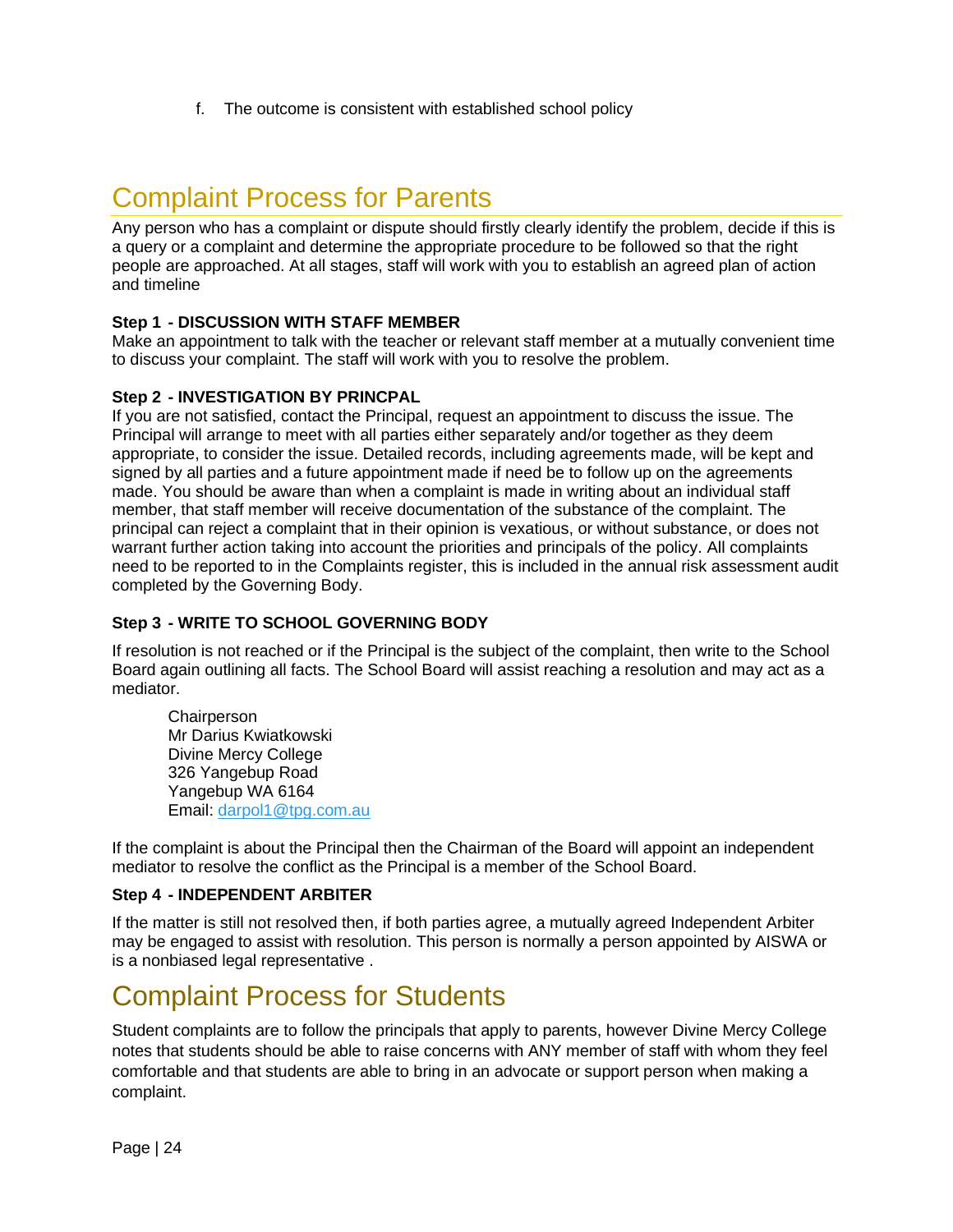#### **STEPS TAKEN BY THE COLLEGE TO ENHANCE STUDENTS ACCESS TO INFORMATION ABOUT MAKING A COMPLAINT**;

- All Staff members welcome and listen to student complaints
- DMC advertises the process in the student and parent handbooks / parent code of conduct
- Posters located around the school to provide a visual publication for a more welcoming, developmentally suitable and more appealing approach these can be found at WA CCYP website you will also find ['Child-safe Organisations WA –](https://www.ccyp.wa.gov.au/our-work/resources/complaints-systems/) Top tips for making a complaint
- Students complete the annual satisfaction survey which welcomes anonymous comments
- Students can have a support person or advocate with them

It is important that staff be mindful that there are a variety of reasons why children and young people may not report concerns, e.g.:

- not believing their problem is big enough to warrant an 'official' complaint;
- not understanding they are allowed to make a complaint or how to go about it;
- concern about not being believed;
- fear of getting into trouble or getting others into trouble;
- embarrassment or shame;
- worry about confidentiality and privacy;
- fear of repercussions and that things will get worse (especially about bullying).

#### **Step 1 - DISCUSSION WITH ANY STAFF MEMBER**

Ask to talk with a teacher or relevant staff member who you feel comfortable talking with. The teacher will make at time to meet to discuss your complaint and will work with you to resolve the problem. Complaints that appear trivial still need to be handled seriously. Young people may test the complaints procedures on relatively minor issues before finding the confidence to raise something painful, such as bullying. The school needs to be responsive, by promptly acknowledging the complaint and treating the student with understanding and helpfulness.

#### **Step 2 – INVESTIGATION OF COMPLAINT**

Complaint will be investigated by the teacher and possibly other staff with the aim of resolving your complaint. Once the matter is resolved, the outcome should be discussed with the student by a member of staff. To make sure that it is fully understood, a written record may be shared. Monitoring by the school is recommended to ensure that steps put in place to rectify/assist are having the desired effect.

#### **Step 3 – NOTIFYING THE PRINCIPAL OR EXTERNAL AUTHORITY**

If the complaint is not resolved or deemed major then the Principal will be notified with confidentiality in mind, although parents may be contacted at this point (or at any point deemed appropriate by the teacher). The Principal will arrange to meet with all parties including parents if required either separately and/or together as they deem appropriate, to consider the issue. Detailed records, including agreements made, will be kept and signed by all parties and a future appointment made if need be to follow up on the agreements made. All complaints need to be reported to in the Complaints register, this is included in the annual risk assessment audit completed by the Governing Body.

Page | 25 In situations where it is believed that the matter needs to be referred on to an external authority it is essential that, at an appropriate time, the staff member explains this to the student, from the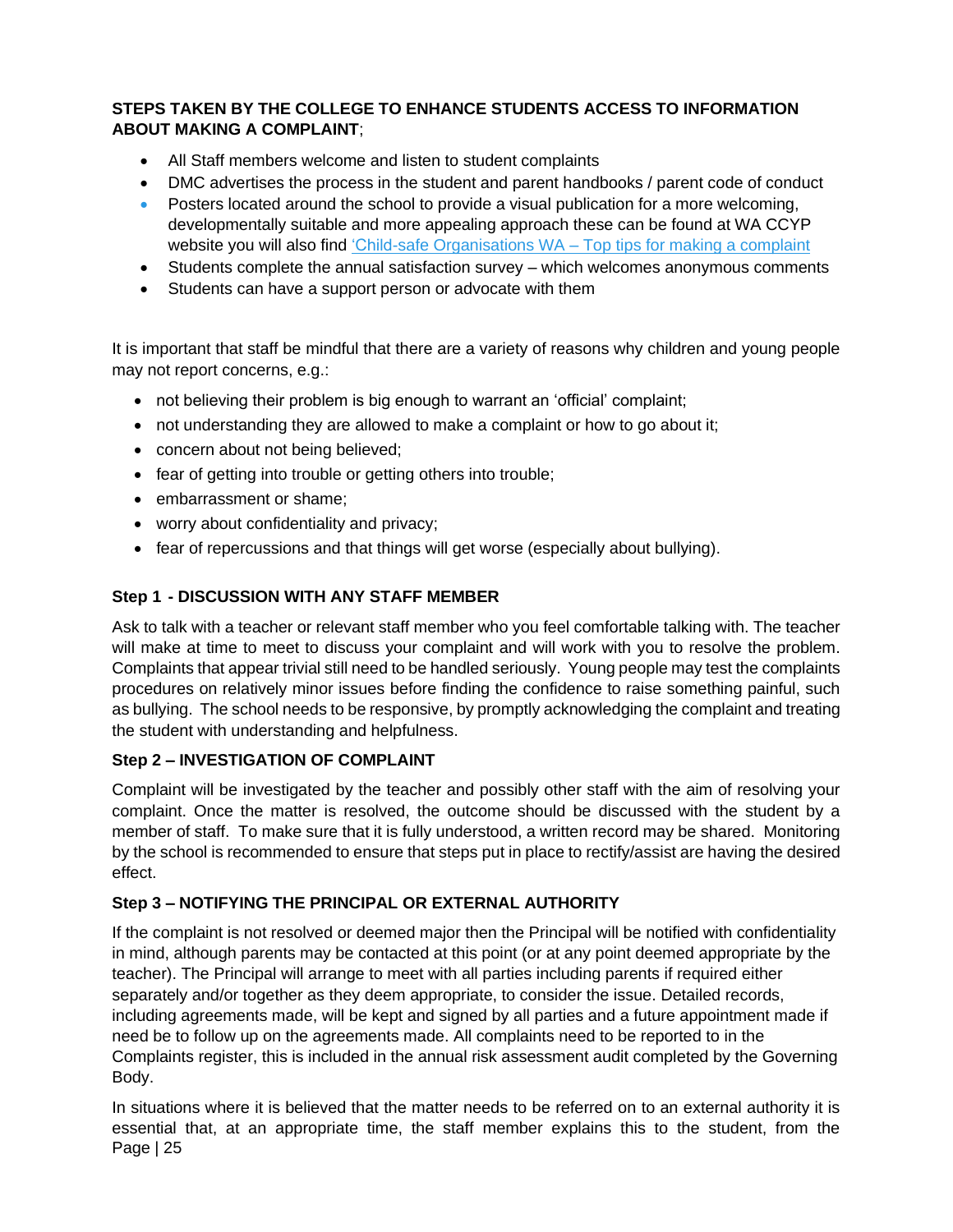perspective of being in the best interests of the student's welfare and safety. It is very important that this sort of situation is handled sensitively and in a supportive manner and that the staff member follows the school's policy and fulfils all applicable legal obligations.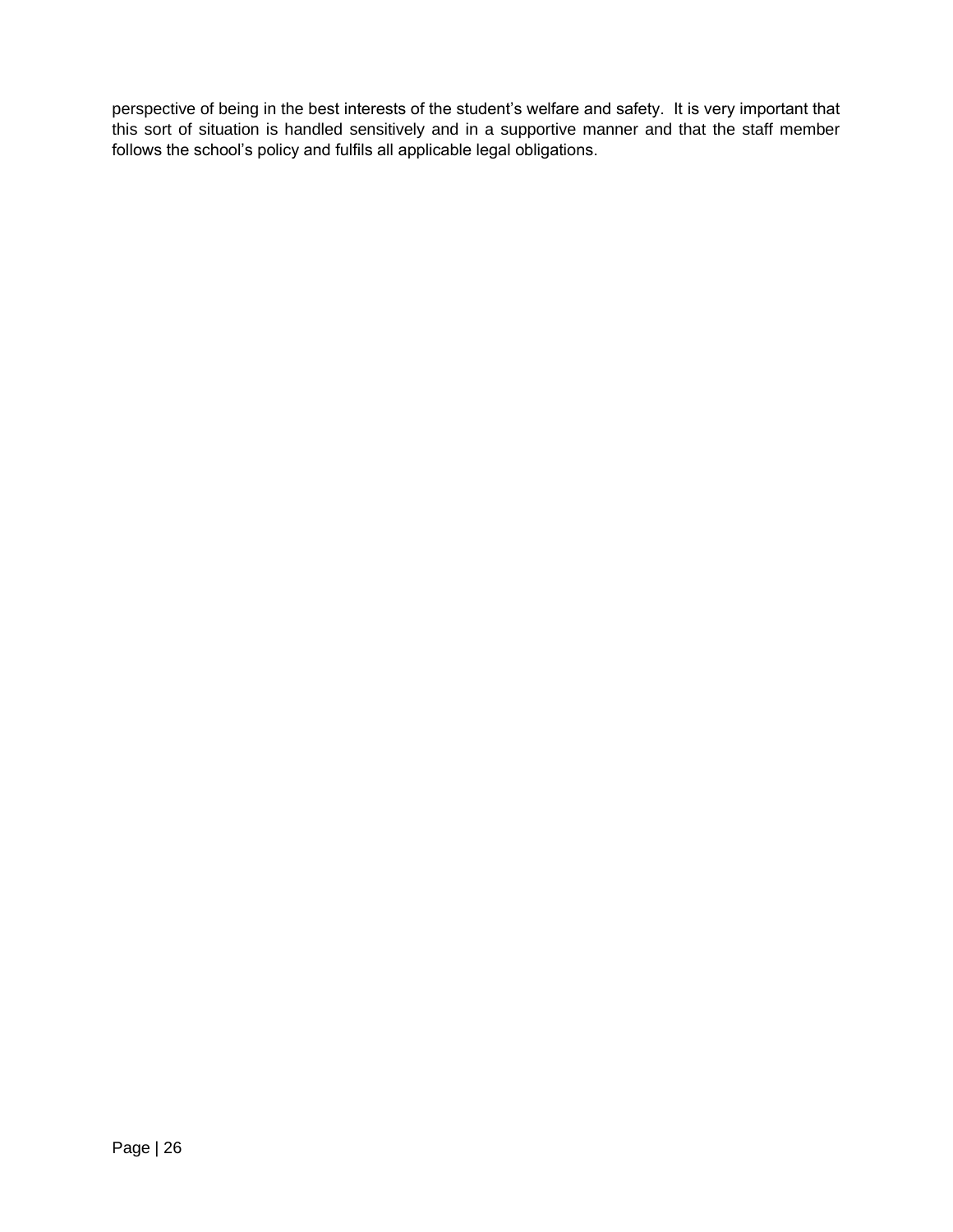### Emergency Lockdown Procedure

If a lockdown code is sounded at the College, follow these procedures to lockdown all rooms:

- 1) Stop all the activities. If the activity are outside (E.g. PE class), go to the closest classroom or gym hall.
- 2) Lock all doors
- 3) Close all blinds
- 4) Keep quiet and away from any doors and windows consider the 'line of sight'
- 5) Everyone is to stay near the floor and shielded under or behind furniture as much as possible
- 6) No one should leave a building or secure area while under lockdown. If you find yourself in the toilet or if you arrive at the College during a lockdown, hide wherever you are and make sure that you are out of the line of sight
- 7) Remain calm and stay with others
- 8) A lockdown will remain in effect until the notification announces through the PA system

### Evacuate Procedure (Fire Drill)

On hearing the Emergency Signal, follow these procedures to carry out the evacuate procedure

- 1) Stop all the activities
- 2) Be calm and move to the allocated assembly area
- 3) Evacuate procedure remain in effect until the notification announces through the PA system

### COVID-19 Policy and Response Plan

This policy and response plan has been prepared on the basis of current public health advice and will continue to be updated throughout the years as further public advice is received.

**Note:** The plan is a live working document and may be reviewed and amended to take into account new guidance from www.Gov.ie, www.dbei.ie www.hse.ie, www.hpsc.ie, www.hsa.ie; www.education.ie;

#### **Divine Mercy College COVID-19 Policy Statement**

Divine Mercy College is committed to providing a safe and health workplace for all our staff and a safe learning environment for all our students. To ensure that, we have developed and updated the following COVID-19 Response Plan. All school staff are responsible for the implementation of this plan and a combined effort will help contain the spread of the virus. We will:

- Continue to monitor our COVID-19 response and amend this plan in consultation with our staff
- Provide up to date information to our staff and students on the Public Health advice issued by the HSE and Gov.ie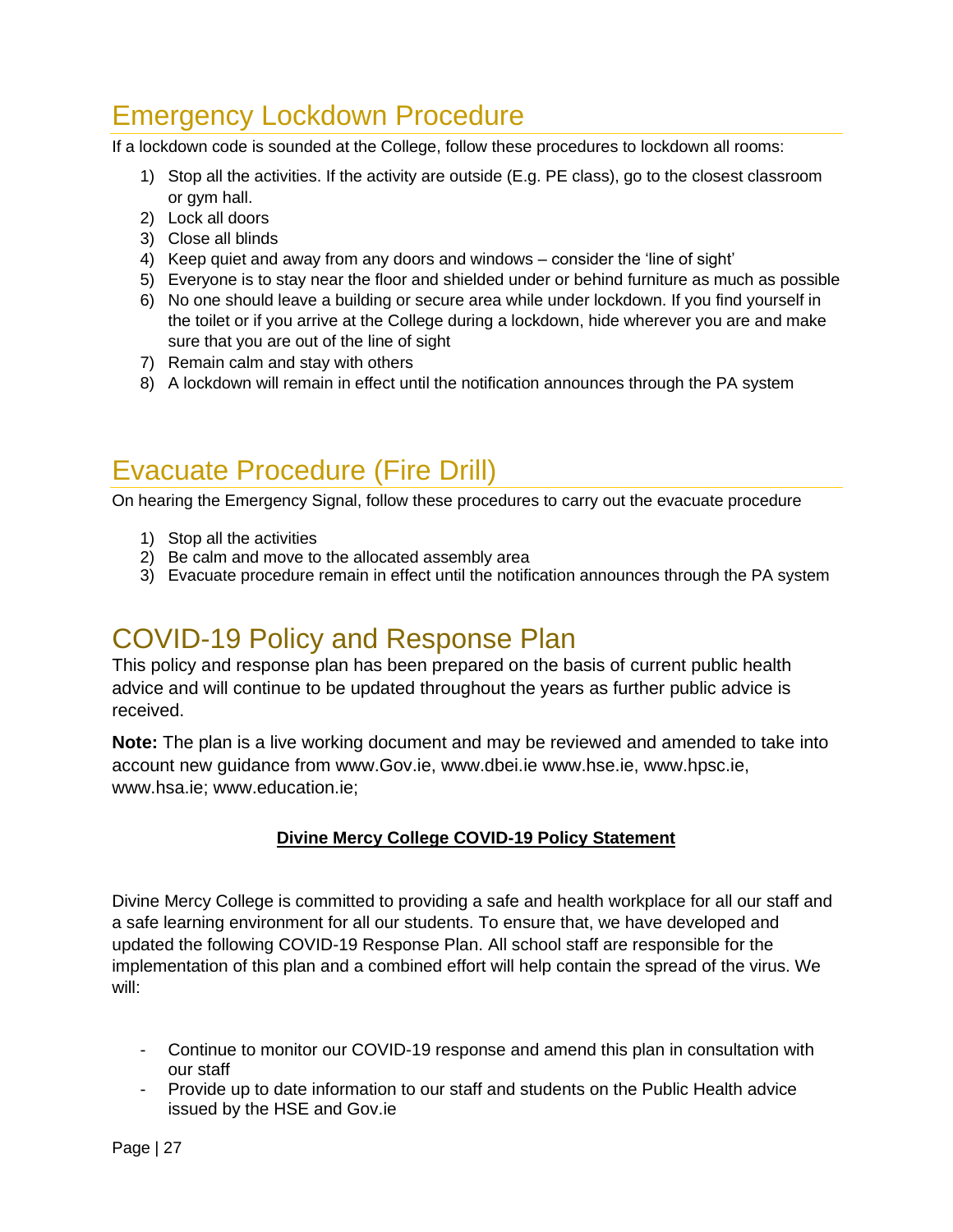- Display information on the signs and symptoms of COVID-19 and correct hand-washing techniques
- Agree with staff, a worker representative who is easily identifiable to carry our the role outlined in this plan
- Inform all staff and students of essential hygiene and respiratory etiquette and physical distancing requirements
- Adapt the school to facilitate physical distancing as appropriate in line with the public health guidance and direction of the Department of Education
- Keep a contact log to help with contact tracing
- Ensure staff and student engage with the induction/ familiarisation briefing provided by the Department of Education
- Implement the agreed procedures to be followed in the event of someone showing symptoms of COVID-19 while at school
- Provide instructions for staff and students to follow if they develop signs and symptoms of COVID-19 during school time
- Implement cleaning in line with Department of Education advice

All school staff will be consulted on an ongoing basis and feedback is encouraged on any concerns, issues or suggestions.

This can be done through the Lead Worker Representative(s), who will be supported in line with the agreement between the Department and education partners.

#### **School lockdown due to COVID-19**

During the lockdown periods, education activities will continue with Seesaw and Educational Perfect online learning system.

#### **Staying home when sick and testing**

Students must remain home when they are sick and displaying any potential symptoms while at school. If students being showing symptoms while at school, they will be sent home as well.